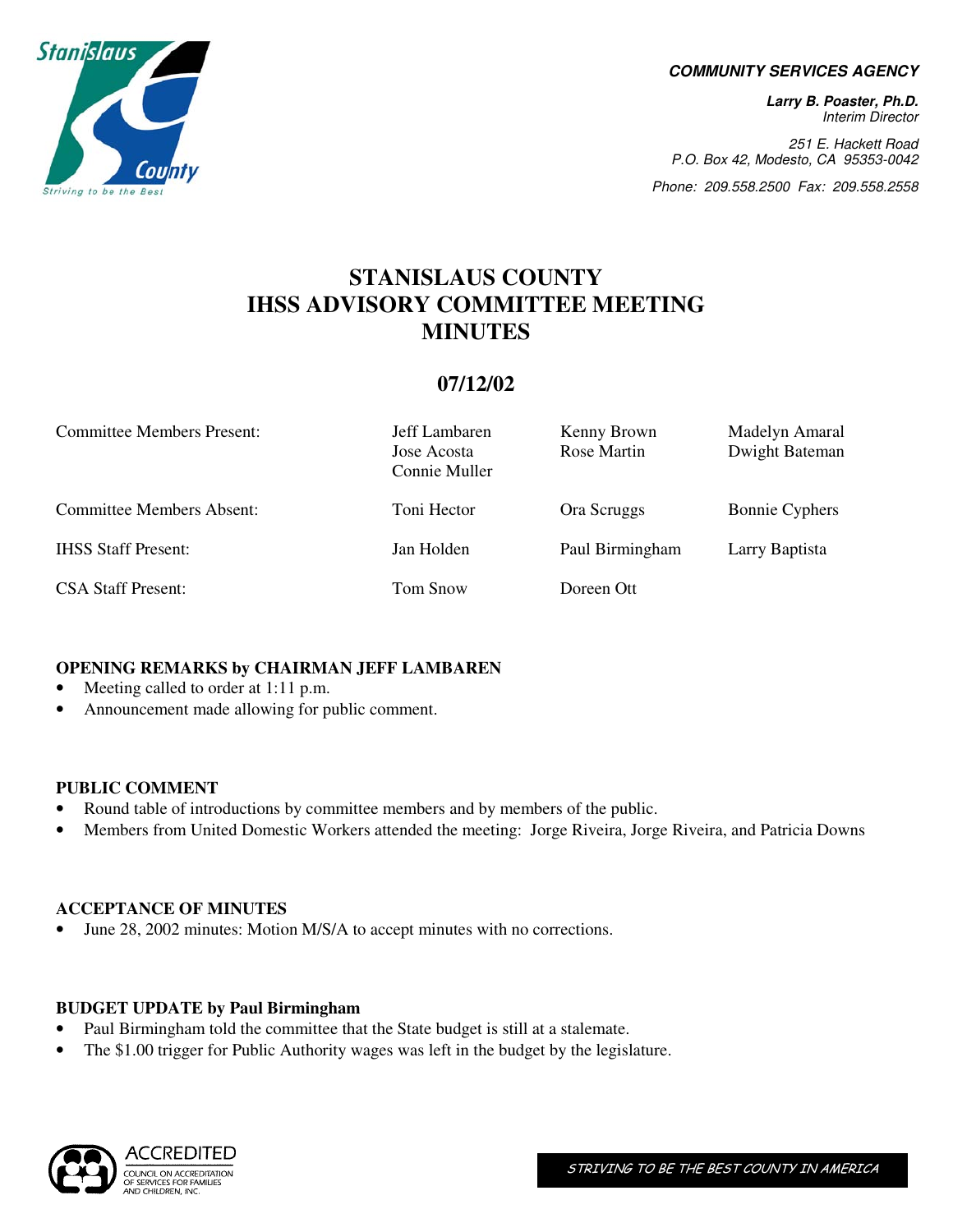## **AB 1682 RECOMMENDATION DISCUSSION**

- Passed out All-County Information Notice No. I 43-02.
- Looked over and discussed the All-County Question and Answer Notice.
- Paul Birmingham explained to the committee that the State is now stating that a PA can now be operated and run by County employees.
- Passed out Budget chart designed by Kenny Brown and members asked to revise the chart with some appearance modifications.
- Kenny Brown asked if the County staff will be asked to make a recommendation to the Board and Jan Holden said "yes".
- Jorge Riveira from United Domestic Workers stated that a PA and the County should have separate independent attorneys to avoid conflicts of interest.

## **VOTE ON THE "EMPLOYER OF RECORD" RECOMMENDATION**

- Looked over recommendation draft from last meeting on 6/28/02.
- Jeff Lambaren asked the committee if the committee wants to revisit the Public Authority option in one year or if it makes sense to revisit the option according to the wage trigger of \$7.11 per hour?
- Discussion regarding what recommendation committee members want to make.
- Kenny Brown handed out copies of a recommendation for a PA.
- Discussion regarding best option vs. what is cost effective.
- Consensus on a compromise to recommend a County Administration of the IP mode, with a strong statement of support for a PA. The recommendation would also include some county homemakers.
- The recommendation is to indicate why the PA is the preferred option for some committee members and will discuss why the committee is not recommending a PA at this time (not cost effective until the IP wage rate is above \$7.11 per hour; difficulty in implementing a PA by the deadline of 01/01/03).
- The committee will recommend that the Board of Supervisors reconsider a PA as the Employer of Record once IP wages are \$7.11 per hour.
- Committee asked CSA staff to retype the recommendation and mail or hand deliver the new recommendation to the committee members as soon as possible for review prior to the meeting on July 26.
- The vote on the Employer of Record recommendation was tabled pending review and discussion of the recommendation at the next committee meeting.

## **QUESTIONS AND ANSWERS**

## **AGENDA ITEMS FOR NEXT MEETING**

- Review Employer of Record recommendation
- Vote on Employer of Record recommendation

Meeting adjourned @ 2:46pm Larry Baptista, Recorder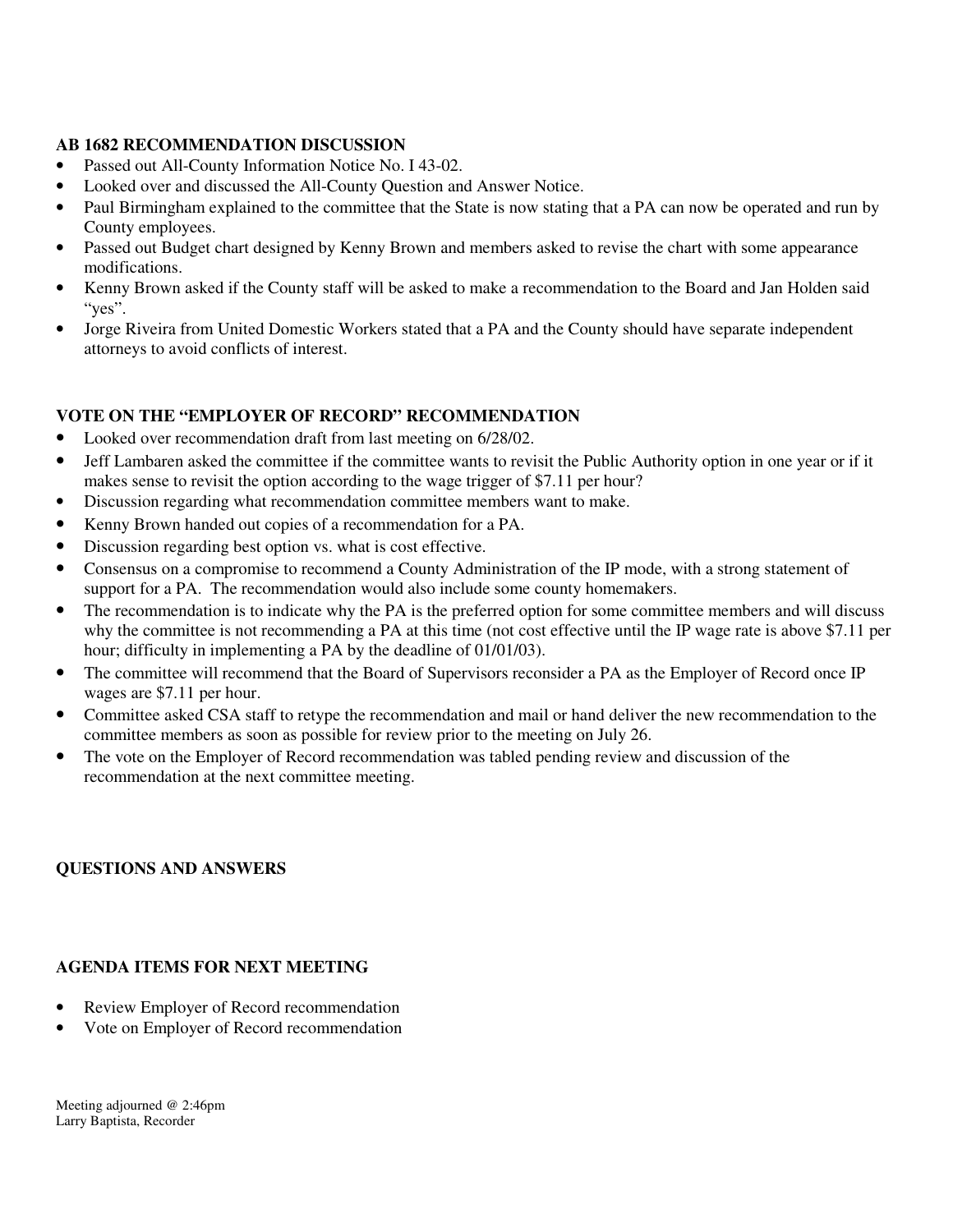#### Recommendation for IHSS Public Authority in Stanislaus County

After consideration, members of the IHSS Advisory Committee respectfully submit the following recommendation, dissenting from the recommendation of the IHSS **Advisory Committee.** 

The Board of Supervisors will designate Stanislaus County as a Public Authority County to address the issue of the employer of record. The Board would direct that prior to Jan 1, 2003, the Chief Executive Officer (CEO) and the Community Services Agency (CSA) Director take the necessary action to see a Public Authority established in Stanislaus County and recognized as the employer of record of Stanislaus County IHSS Individual Providers for the purposes and provisions of statutory law regarding employeremployee relations. This Public Authority should by Jan 1, 2003 be ready to conduct normal union management relations with any union representing or organizing IHSS **Individual Providers.** 

The IHSS Advisory Committee considered both the PA option and the County Administration of the IP Mode in depth to arrive at their recommendation. In the end, we felt that the Public Authority mode is the best mode to provide IHSS services, especially in the areas of Consumer control and Participation. We feel that this is the appropriate action to take based on several issues, the chief of which will be outlined here.

#### **Consumer Participation & Consumer Control**

Foremost in the advantages of the Public Authority mode is the opportunity for Consumer control. A Public Authority would encourage the Consumers to be involved in the working of the IHSS program.

With a Public Authority, there would also be possible employment opportunities for disabled individuals. This would give disabled individuals the chance to remove themselves from public support and give back the community. Consumers who have needs may be better served by staff that is intimately familiar with the needs of other disabled individuals. It is our belief that no other group of individuals is more able to empathize with the unique needs of the disabled and elderly community with members of that community themselves.

#### **Potential Cost Savings**

While more expensive to start, Public Authority costs will be lower if wages are increased. (See Attached Cost Comparison chart) At the current wage of \$6.95/hr, a Public Authority is not the most cost effective way to provide IHSS services. However, as wages potentially increase as the result of collective bargaining by IHSS providers, or any other means, a Public Authority becomes the lowest cost mode for the provision of the necessary IHSS services.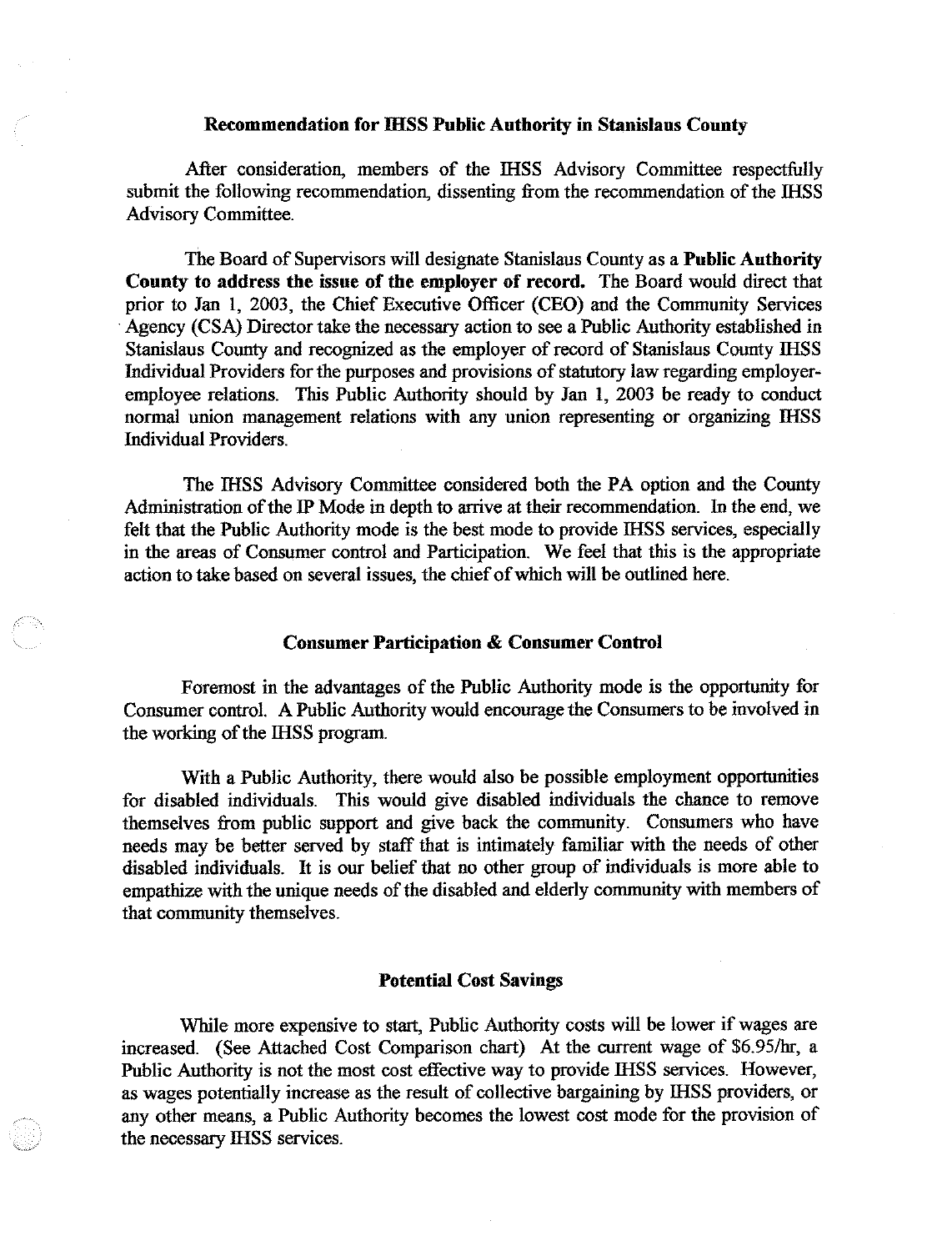#### **Limited Liability to the County**

The Public Authority would be a non-county entity, separate from the County in its operation. This should reduce or eliminate the risk to the County if ever a lawsuit should arise involving the services provided by the Public Authority. Any actions taken by the Public Authority would be the responsibility of the Public Authority. not Stanislaus County.

#### Reasons for dissent from recommendation for County Administered IP Mode

While wanting to present a unified recommendation to the Board of Supervisors, certain members feel that it is inappropriate to recommend the County Administered IP Mode.

The responsibility of the IHSS Advisory Committee is to make the recommendation that we feel is in the best interests of the Consumers and Providers that the Program is meant to serve. The final responsibility for determining the course of action lies with the County Board of Supervisors.

County staff has also been directed to prepare a recommendation; presumably this will be a recommendation for County Administered IP Mode. We feel that while this may be the most cost effective way to provide IHSS services at this time, it could in the long run cost an unreasonable amount. As wages increase, the Public Authority mode will become the most cost effective way to provide IHSS services.

Aside from the issues of cost, the principal consideration in Providing IHSS services is the needs of the Clients; the Elderly and Disabled people that depend on IHSS services for their daily needs. We feel that a Public Authority gives these people the best chance to participate in the governing of the IHSS program, thus in the end ensuring the highest quality of service.

This recommendation is respectfully prepared by members of the IHSS Advisory Committee.

> Kenny R. Brown **IHSS Advisory Committee Vice-Chairman**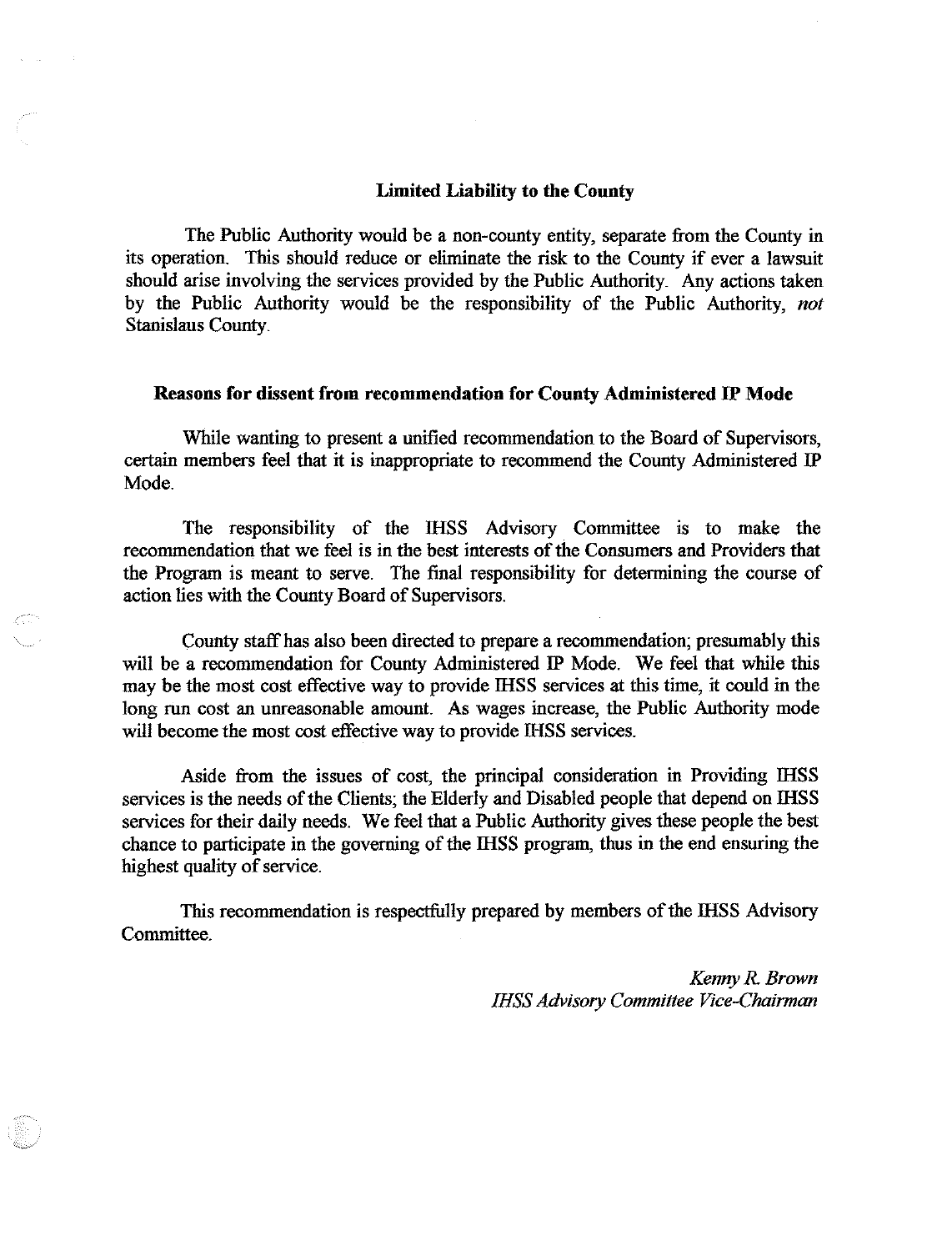STATE OF CALIFORNIA - HEALTH AND HUMAN SERVICES AGENCY

DEPARTMENT OF SOCIAL SERVICES 744 P Street, Sacramento, California 95814



June 24, 2002

ALL-COUNTY INFORMATION NOTICE NO. 143-02

TO: ALL COUNTY WELFARE DIRECTORS **IHSS PROGRAM MANAGERS** 

**REASON FOR THIS TRANSMITTAL** [ ] State Law Change I Federal Law or Regulation Change [ ] Court Order

- **IXI** Clarification Requested by One or More Counties
- [ ] Initiated by CDSS

## SUBJECT: ASSEMBLY BILL 1682, CHAPTER 90, STATUTES OF 1999 (AB 1682) FISCAL AND BUDGET QUESTIONS RAISED BY COUNTIES

REFERENCE: ACIN I-27-02; ACL 00-36; ACL 00-68

In recent months counties have submitted a number of questions regarding the implementation requirements of AB 1682. ACIN I-27-02 provides answers to questions specifically relating to the implementation timeline. The following information responds to additional questions that have been raised about fiscal and budget matters.

## **FUNDING**

- **ADVISORY COMMITTEES**  $\mathbf{L}$
- COUNTY ACTING AS EMPLOYER FOR COLLECTIVE BARGAINING PURPOSES **II.**
- III. COUNTIES WITH PUBLIC AUTHORITIES
- IV. WORKER'S COMPENSATION
- V. MISCELLANEOUS

## **I. ADVISORY COMMITTEES**

1. Question: Clarify funding for the Public Authority (PA) Advisory Committee vs. funding for the In-Home Supportive Services (IHSS) Advisory Committee.

Answer: With the enactment of AB 1682, funding for the PA Advisory Committee and IHSS Advisory Committee is the same.

State law [Welfare & Institution Code (W&I Code) 12301.3, 12301.4] requires that each county have an Advisory Committee to provide input on how the county should comply with AB 1682 and to provide advice and recommendations on the IHSS program on an ongoing basis after the county has put in place its AB 1682 employer.

State law (W&I Code 12301.6) also requires that each PA have an Advisory Committee if the PA's board of directors is the county board of supervisors.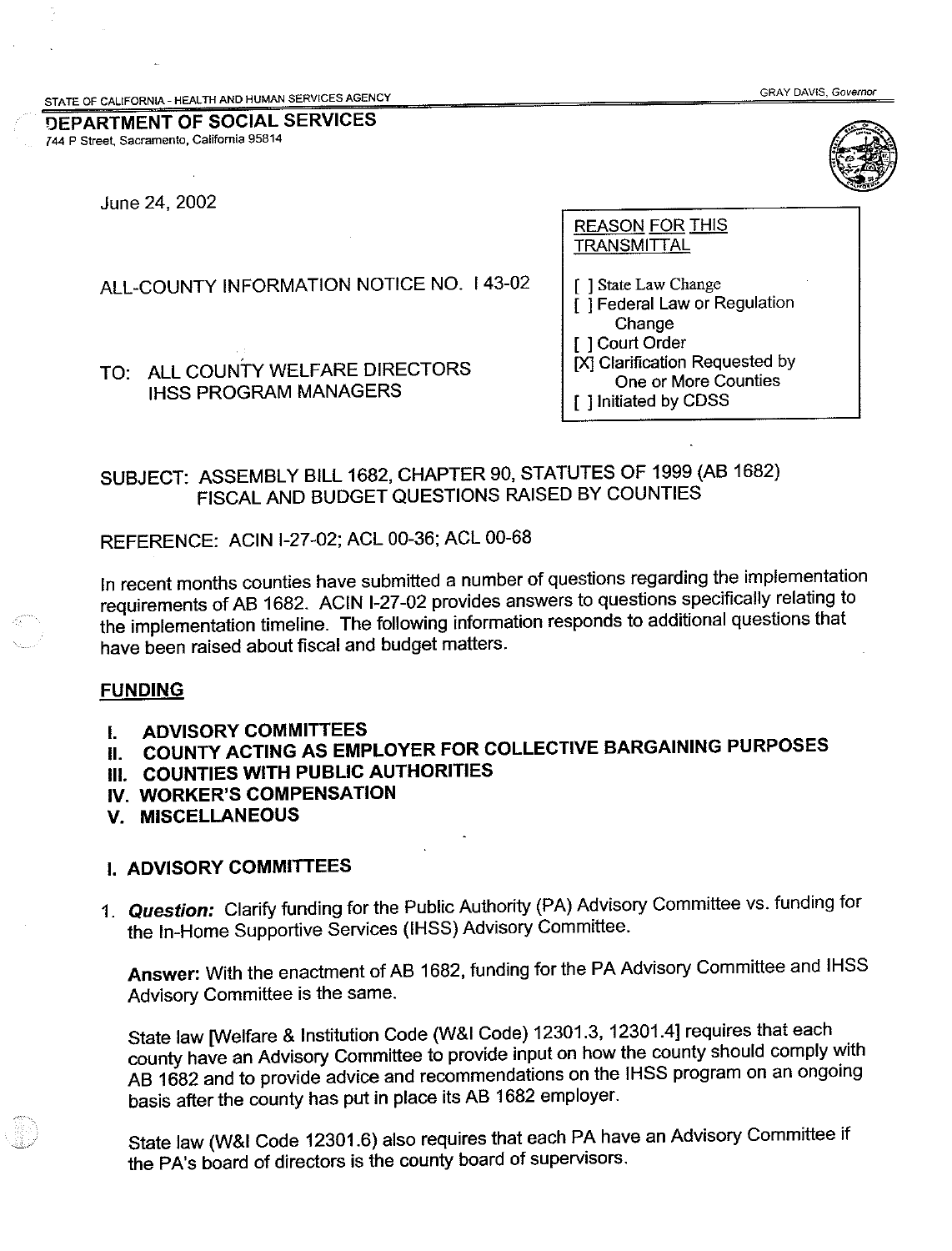(Note: Under W&I Code 12301.3 a county with a PA governing body in place prior to July 1, 2000 is not required to create a separate AB 1682 Advisory Committee, since the county is deemed to have met the composition requirements of the IHSS Advisory Committee.)

State law (W&I Code 12301.4) only allows the State to share in the funding of one of the two committees. A county with an AB 1682 Advisory Committee that elects the PA option must determine if its PA Advisory Committee will also serve as its AB 1682 Advisory Committee or whether the county will operate two Advisory Committees.

As noted above, if a county chooses to operate both Advisory Committees the State can only financially share in one of them. Whether or not the county opts for one or two Advisory Committees the committee designated for AB 1682 purposes will be funded as the State mandated AB 1682 committee and no county funds will be required. Costs for the committee should be claimed to the AB 1682 Advisory Committee item as described in County Fiscal Letter 00/01-48 dated 12/22/00. See also ACL 00-36, question 30.

# II. COUNTY ACTING AS EMPLOYER FOR COLLECTIVE BARGAINING PURPOSES

2. Question: If a county chooses to act as the employer for collective bargaining purposes only, is the county able to structure a "rate" like a PA that would allow the county to pay for the costs at their normal sharing ratio for such items as liability insurance and contracting, and for someone to negotiate with the union for wages and benefits? Can the county bill items such as those listed above via their IHSS administrative claim?

Answer: No. If the county chooses to act as the AB 1682 employer for employer/employee relations ("collective bargaining") purposes only, they cannot structure a rate like a PA. Any associated administrative costs incurred by the county are claimed as county IHSS administrative costs on the County Expense Claim (CEC).

Please note that county responsibilities under AB 1682 are not limited to "collective bargaining". AB 1682 requires the county to act as or create an employer for IHSS providers for the purposes of the Meyer, Milias, Brown Act. This Act governs employer/employee relations involving public employees. This may involve responsibilities beyond collective bargaining. Counties should seek advice of Counsel as to the extent of their duties under the Act. See Also ACL 00-36, question 16.

3. Question: When the county acts as the employer for collective bargaining purposes, are the administrative costs to provide IHSS services shared by the federal sharing ratio (at 51.4%), or does the federal sharing only apply to provider wages and benefits? If so, then may the PA have more things included in the federal sharing than when the county acts as the employer?

Answer: It is not clear what is meant by "administrative costs to provide IHSS services" as used in your question. The level of Federal Financial Participation (FFP) in the IHSS program for federally eligible costs is a constant and is not affected by the means selected by a county to comply with AB 1682. Eligible costs are IHSS program costs that are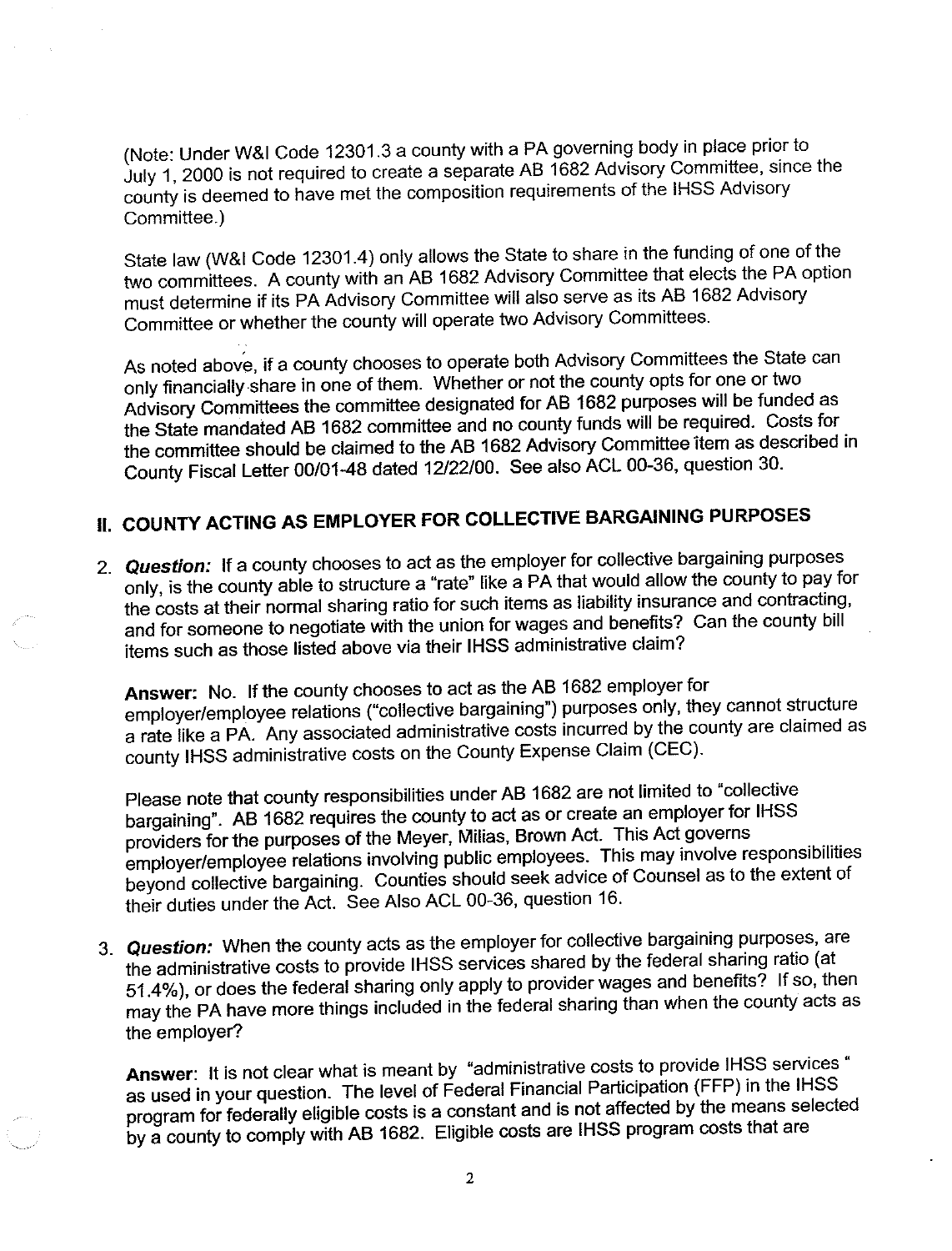associated with the delivery of services to Medi-Cal beneficiaries under the Personal Care Services Program (PCSP).

When a county elects to act as the AB 1682 employer the county's costs related to that role qualify for federal funding at the established rate at which federal funds are available on the same basis as other county IHSS program administrative expenses. The federal sharing ratio is 51.4% of the PCSP hours for IHSS services and administrative costs in all modes. The State/county share for IHSS administrative expenses remains at 70% State and 30% County of the non-federal share. The State/county share for service costs is 65% State and 35% County of the non-federal share.

PAs will have different and potentially greater administrative costs than a county serving as the AB 1682 employer because PAs have specific legally required functions that a county operating as the AB 1682 employer does not have. Please note that unlike county administrative costs, the county cost for PA administrative costs is at the same ratio as IHSS services and benefits. The county cost is 35% of the non-federally funded cost. See also ACL 00-68, question 4,9 and 11.

4. Question: If the county chooses to act as the employer for collective bargaining purposes in the IP mode, what is the amount of benefits and salary in which the State will share?

Answer: For the Fiscal Year (FY) 2001-02 the State will share in wage costs up to minimum wage plus 5.31% for provider compensation in the IP mode administered by the county. For the FY 2001-02, 5.31% above minimum wage translates to \$7.11 per hour. See W&I Code §12306.21. A federal share is available above that level. The State has no legal authority to share in the cost of benefits when a county opts to act as the AB 1682 employer. However, the FFP can be claimed for wages and benefits up to 150% of the State minimum wage for PCSP services.

5. Question: If a county chooses to act as employer for collective bargaining purposes, is it reasonable to assume that a rate of \$7.11 for providers would last without union involvement?

Answer: If a county acts as the AB 1682 employer the IP mode is maintained in the county. Current law allows the State to share in IP wages under the IP mode in a non-PA county up to \$7.11/hr, i.e., minimum wage plus 5.31%. The State will continue to share in IP wages up to this level as long as the county's board of supervisors approves the wage level and State law is not changed. The current level of State participation is established by the legislature in W&I Code 12306.21. The department cannot speculate whether the law may be changed by the Legislature in future years.

6. Question: If there are State funds available to absorb administrative costs for a PA or nonprofit consortium, why would a county not get the same consideration if they choose to be the employer for collective bargaining purposes?

Answer: Counties do get the same consideration. County costs of acting as the AB 1682 employer are treated as county IHSS administrative costs and are funded in the same manner as PA costs through State, county and federal sharing of the cost. The State will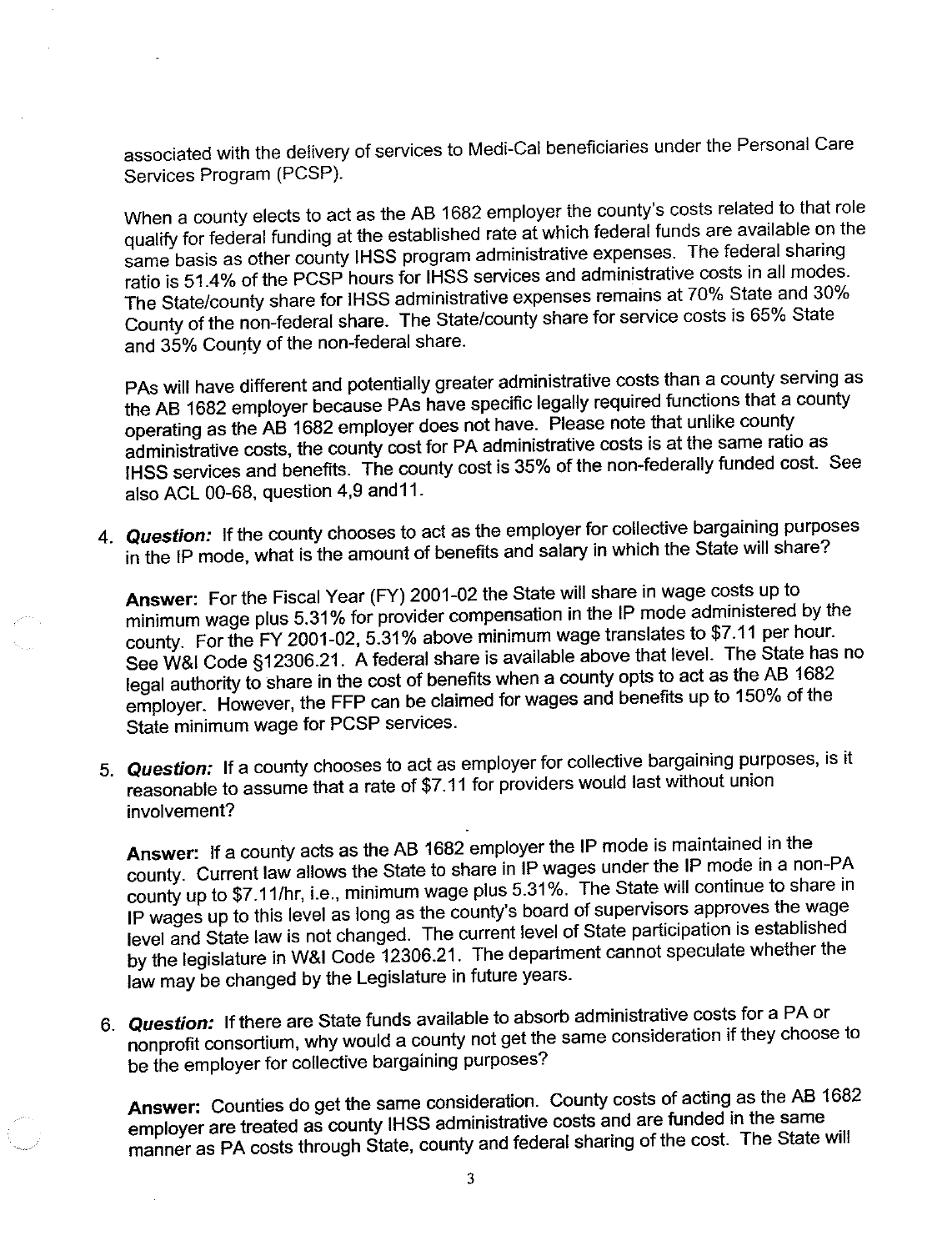fund 70% of the non-federally funded cost to a county acting as the AB 1682 employer. The county's share is 30% of the non-federally funded costs.

The difference between a county's costs to act as the AB 1682 employer and a PA is that PAs have the legally mandated responsibilities beyond serving as the employer for employer/employee relations purposes. For that reason PAs may have higher administrative costs. The county share of PA costs is 35% of the non-federally funding costs. Funding for administrative costs for a PA is authorized in W&I Code §12301.7. Administrative costs for the PA are part of the PA rate.

7. Question: Under the county administration of the IP mode, if a county chooses to pay or bill for a liability policy for IP's, and for an entity or individual to conduct negotiations with the union, would these costs be paid via program money or administrative claim?

Answer: The costs itemized in the question would be allowable and would be claimed as county IHSS administrative costs on the County Expense Claim (CEC).

8. Question: Is there any plan for increasing the wage?

Answer: We are not aware of any plan. We cannot speculate.

9. Question: What about benefits? Will they be included eventually in the shared amount?

Answer: We are not aware of any plan. We cannot speculate.

# **III. COUNTIES WITH PUBLIC AUTHORITIES**

10. Question: How are counties to calculate the start-up and implementation costs associated with AB 1682, which requires all counties to act as, or create, an employer for collective bargaining purposes?

Answer: We do not have a formula to provide you for calculating start-up and implementation costs. Counties have experience estimating program start-up and implementation costs. We can only suggest that AB 1682 be analyzed and costed like any other new program. Please note that under the PA or Non-Profit Consortium option total annual operating costs must be converted to an hourly rate by dividing the total annualized cost by the annual projected paid IHSS hours in the county for the initial year of operations. We suggest that you contact one of the counties with a PA for information about their experience. See also ACL 00-68, question 13.

11. Question: How can the cost be reasonable for counties with less hours than large counties?

Answer: See the attached table. It appears that with a few exceptions most counties have a sufficient number of annual paid IHSS hours to generate an hourly PA administrative rate that will support a PA. With low hours the hourly administrative component of the rate will be larger than with high hours. This is an accepted artifact of the rate-setting approach.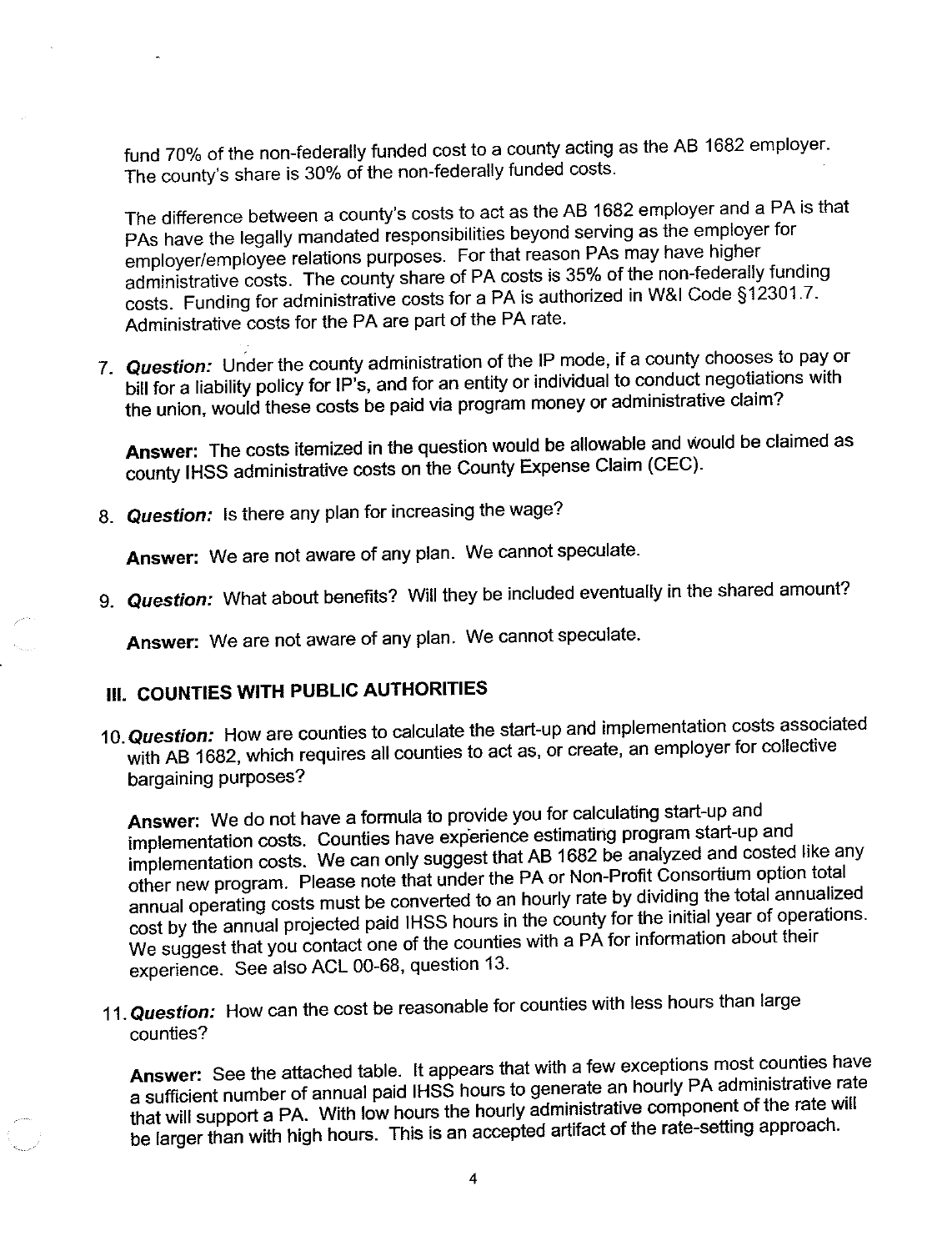12. Question: Can the PA counties submit costs for PA claiming through the CEC?

Answer: Generally no. Counties must submit the PA administrative and provider benefit costs using the SOC 448, which is similar to the SOC 432 form used to claim IHSS contract expenses. Counties will use the county expense claim to claim the administrative costs incurred by county employees to support county efforts to determine how to comply with AB 1682 compliance including the development of a PA. Once the PA is operational and has an approved rate all PA costs must be claimed via the SOC 448. If a county provides support services to an operating PA, such as accounting, personnel, payroll, etc. the county should receive reimbursement from the PA for these costs. These costs should, therefore, be included in the PA's administrative rate component.

13. Question: Counties would like information on other counties that have worked out a budget for a public authority?

Answer: Contra Costa county has distributed a copy of their PA budget during an AB 1682 workshop. The majority of the existing PA's have annual operating budgets between \$490,000 and \$3,500,000.

14. Question: Can the county structure a PA rate that includes all related costs including liability, insurance, negotiations, increased wages and benefits for providers, and enhancements to the program? If not, how will these costs be funded?

Answer: Please refer to the copy of ACL 98-20 which describes the PA rate-setting and claiming process.

The PA rate has four components and includes all eligible PA costs. The four components are provider wage level, taxes on provider wages, PA administrative cost and provider benefits. Under the California Medi-Cal State Plan the PA rate cannot exceed 200% of the State minimum wage (\$13.50/hr). The eligible operating costs of a PA will include items such as insurance, cost of negotiations, PA staff salary, equipment, office space and support services needed customarily associated with operating a public agency. The costs of performing the statutorily mandated PA functions are also eligible costs. These costs form the PA administrative rate.

Wage and benefit costs for IHSS providers under a PA have a specific State sharing formula. In short, under current State law, in FY 2001-02 the State can share in IHSS provider wages up to \$8.50/hr. If a county's IHSS provider wages are less than \$7.50/hr the State can also share in individual health benefits up to \$.60/hr. If a county's IHSS provider wages are \$7.50/hr or greater the State can share in up to an additional \$1.00/hr for individual health benefits as long as the total for wages and benefits does not exceed \$9.10/hr up to \$1.60/hr.

15. Question: Can a county that has an interagency contract in place with a PA include administrative costs incurred under the contract as valid PA expenses when it starts invoicing the PA administrative rate following the rate approval? What costs can counties include on their SOC 448 (PA Administrative Expense Claim) when they first get their PA rate approved?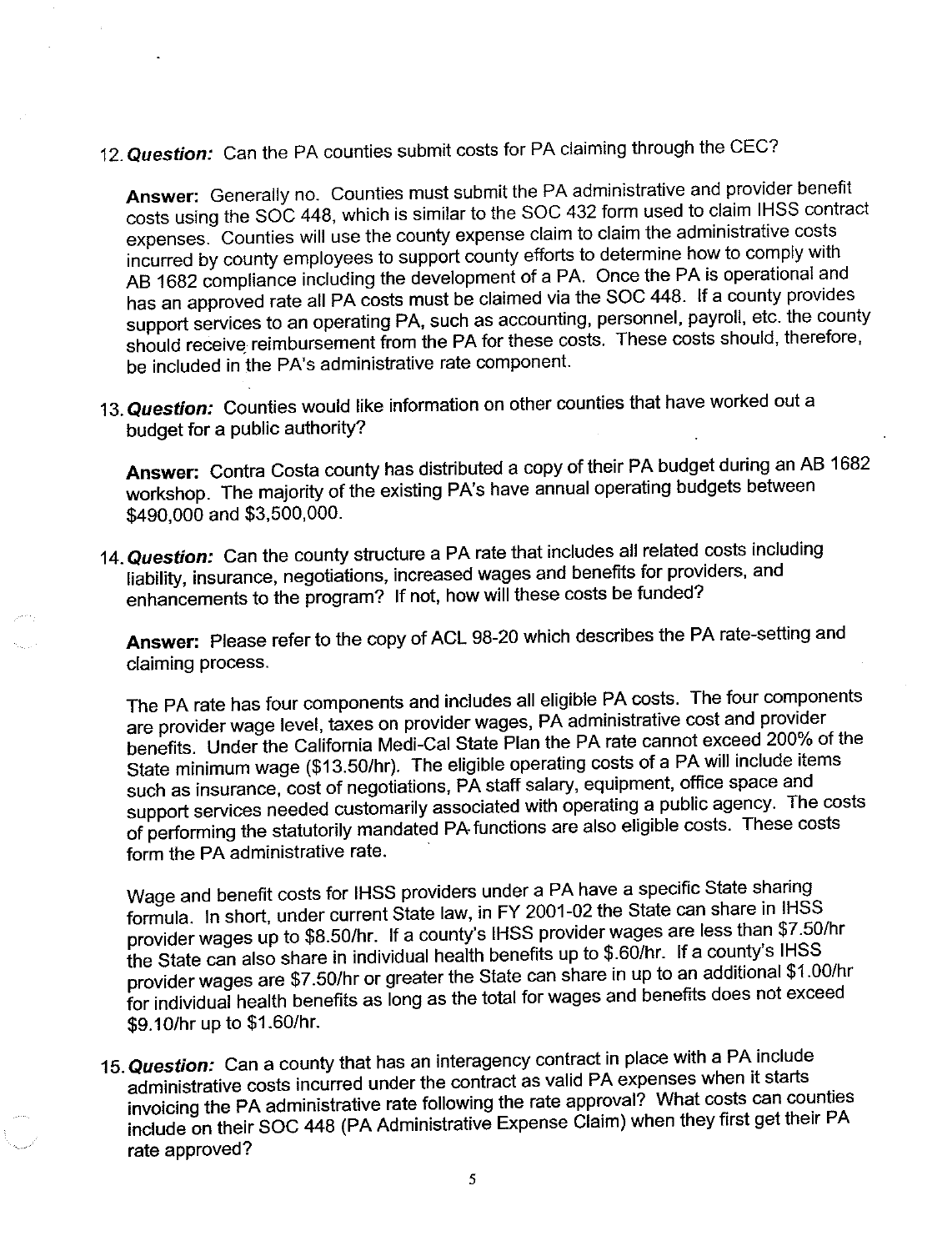Answer: County costs incurred in developing and managing the county's interagency agreement with their county's PA are allowable county IHSS administrative costs. These costs must be claimed on the CEC. If a county provides support services to their PA they the PA must reimburse county for their costs. The PA needs to include these costs in their administrative rate component calculations. Similarly, if a PA contracts with the county to perform services normally performed by the county in their roles of administering the IHSS program the county should reimburse the PA and then claim these costs on the CEC as a contract expense. The costs of the services provided by the PA for the county should not be included in the PA rate.

Although the PA administrative cost reconciliation with a county is currently done on a quarterly basis, counties typically "front" the PA the funds needed to meet the PA's operating costs. The arrangements governing how the PA's operating cost will be funded by the county should be included in the interagency agreement between the county and the PA. See also ACL 00-68, question 13.

16. Question: Is health coverage available for IHSS providers working under a PA with no share-of-cost for the county?

Answer: No. This question may have arisen because some counties have indicated that they have redirected a portion of their indigent health care funds to support health insurance for IHSS providers on the premise that they are already paying for health care services to these individuals through the indigent system. This may reduce the amount of new funds counties must secure to fund health benefits. The redirection of these funds to finance health insurance means that when these individuals subsequently access the county system for health care the county can be assured of reimbursement from the providers' health plan.

17. Question: Should the counties treat the PA Administration Reimbursement Rate as a pass-through when using a PA method of service delivery in the IP Mode? (i.e. the county keeps none of this money).

Answer: The PA administrative rate establishes the maximum amount of funding available for the PA's administrative costs in a fiscal year, e.g., it creates a maximum budget for PA administrative costs for the PA. Counties typically "front" the funding to their PA for administrative costs. Counties must then claim for the actual costs billed to them by their PA for the services rendered by the PA. The county will be reimbursed by the State for the State and federal share of these costs.

Counties should monitor their PA costs and adjust their PA rate when necessary to assure that the administration component of the rate provides sufficient funds to cover the PA's annual operating costs. Once a fiscal year ends the State cannot share in PA administrative costs that exceed the product of the administration component of the PA rate and the county's total annual IHSS paid hours.

18. Question: How will the State calculate the PA rate for a PA serving multiple counties through a regional agreement?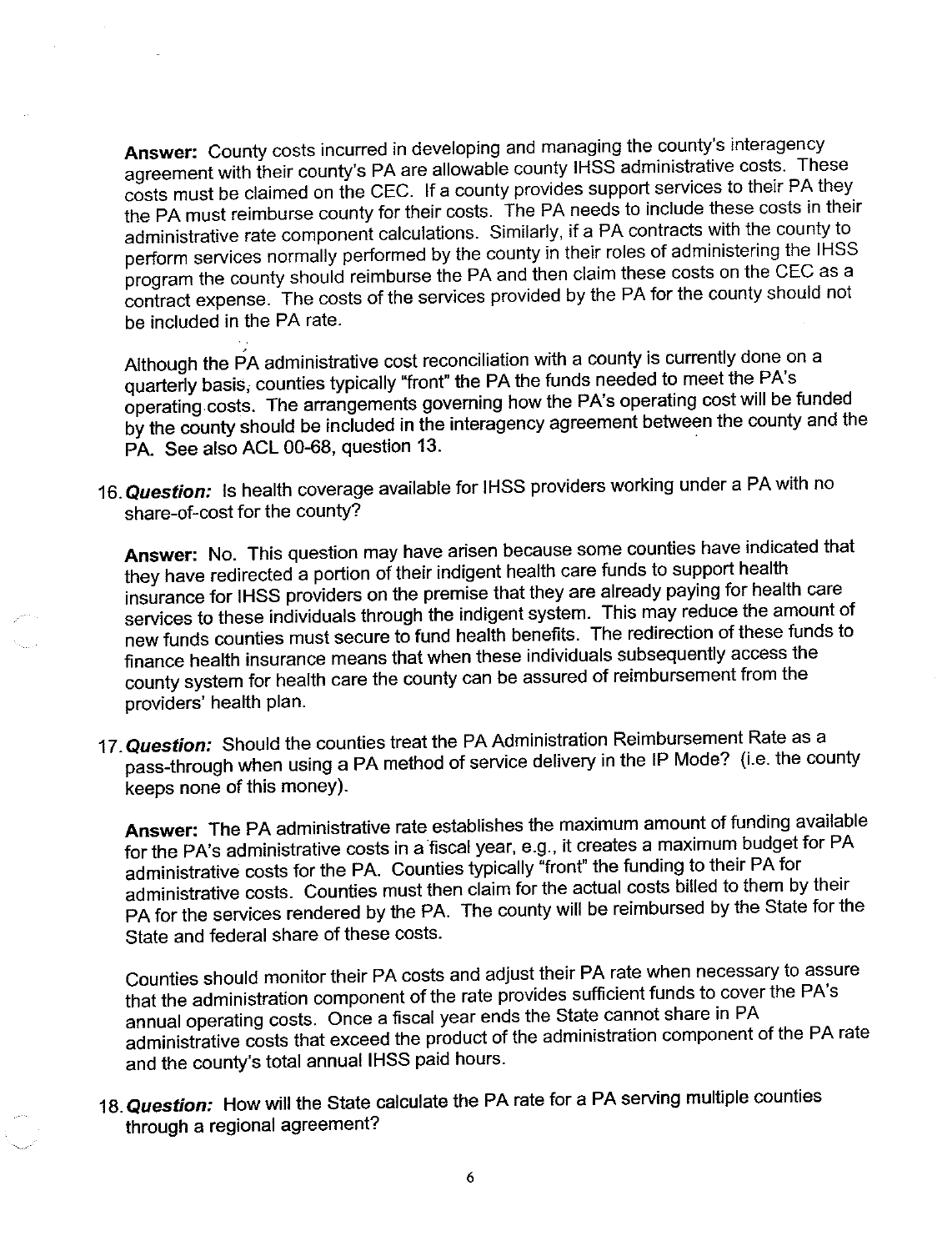Answer: The State does not "calculate" the PA rates. Each county in a regional agreement served by a single PA will determine its unique PA rate based on the county's IHSS provider wage rate, the applicable employer taxes, IHSS provider benefits authorized by the county, and the portion of the PA's administrative costs allocable to each county served under the agreement. See also ACL 00-68, question 23.

19. Question: Are the IHSS providers who will become employees of the PA for collective bargaining purposes subject to applicable State or Federal minimum wage and overtime laws?

Answer: Current IHSS regulations found in the Manual of Policies and Procedures (MPP) at 30-764 continue to govern overtime by providers. Please note that except for limited purposes, such as the purpose of bargaining for wages and benefits described in AB 1682, IHSS providers are not "employees" of the PA.

20. Question: If an increase in wages were agreed to by the PA in bargaining with a recognized employee organization, can the increase be retroactive? In other words, if the State must approve the rate, which takes time, must the salary increase not be effective until after the State has approved the rate?

Answer: A PA wage increase cannot be retroactive. See W&I Code 12306.1(b) which provides that a PA wage increase takes effect commencing on the first day of the month subsequent to the month in which final approval is received from the Department of Health Services. The Department may grant approval on a conditional basis, subject to the availability of funding.

21. Question: If the county is required to have the interagency agreement in place, appoint or hire an Employee Relations Director to negotiate with the union, contract with a neutral third party to conduct the union elections and verify the results, how is the county to pay for the costs of implementation prior to having an approved direct rate to cover overhead costs? Aren't these new State-mandated costs related to AB 1682?

Answer: It is the Department's position that there are no reimburseable costs mandated by the State in AB 1682 within the meaning of Government Code Section 17514. County costs incurred in connection with preparations for complying with AB 1682, prior to the inception of the PA, may be claimed as IHSS program administrative costs. The county's share of such costs is 30% of the non-federally funded portion of total costs. These costs would include the costs of developing and executing the interagency agreement and hiring an executive director or employee relations director, if done in advance of the PA becoming operational. When staff is hired for the PA, and begins performing PA work, their costs can be covered by the PA's approved administrative rate. However, the sharing ratio for PA administrative costs reverts to 65% State and 35% county of the non-federal share.

Please note that we have identified no provision in the Myers, Milias, Brown Act requiring a county to contract with a neutral third party to conduct the union election and verify the results. We suggest you obtain legal advice from your county council on this point.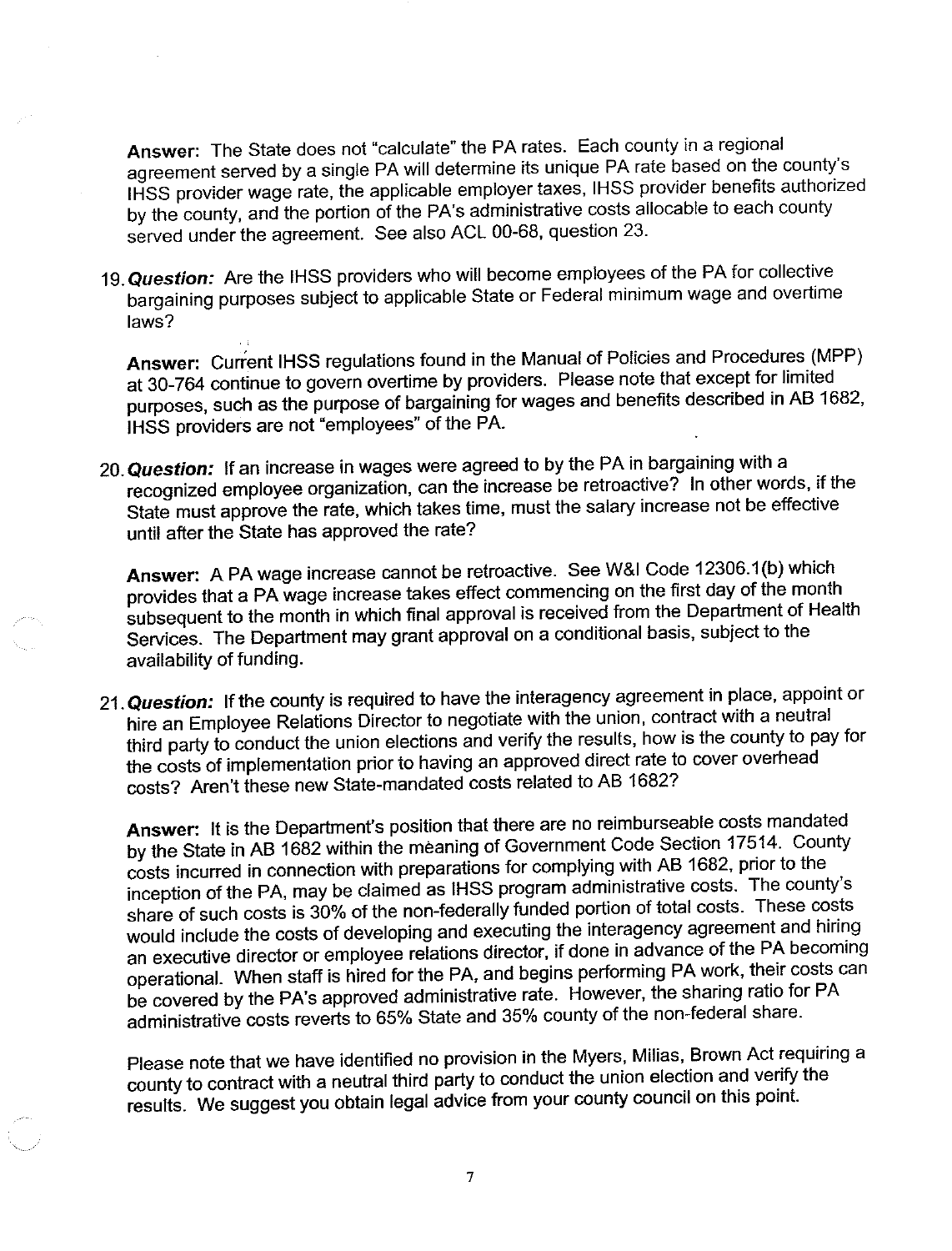22. Question: Can a PA pay extra compensation to IP providers who:

- a. work with certain high maintenance recipients
- b. who agree to provide unscheduled emergency provider care
- c. agree to attend and complete provider training

Secondly, can counties include these costs in their operating budget as an administrative cost? If not, how should these cost be accounted for, and is State and federal cost sharing available?

Answer: Counties have the authority under MPP 30-764 to pay wages above the standard wage in a county. However, these wages are not allowable PA administrative costs and cannot be included in a PA adminstrative rate. As a practical matter special wage rates cannot be reflected in the PA rate, which can reflect only one wage rate, i.e., the county's base provider wage rate. We have previously advised counties that Case Management, Information and Payrolling System (CMIPS) cannot process multiple wage rates in a county. At this time we do not have a way to process special wage payments that will allow us to identify such payments for the purposes of allocating the costs or to withhold necessary employer taxes and disability insurance payments. Even if these considerations were not relevant it is not clear if the CMIPS special transactions capability would work for every kind of this special wage payment. As a consequence counties should discuss their plans for special provider wages with the Department before making collective bargaining commitments.

Counties should note that under State law the State can currently only share in wages up to \$8.50/hr in PA counties. The county share of cost for wage amounts above \$8.50/hr is 100% of the non-federally funded cost for PCSP services and 100% for IHSS residual services. Additionally, counties are reminded that IHSS regulations govern overtime by IHSS providers. The State will not share in any overtime wage levels negotiated by a PA through collective bargaining that deviate from current IHSS regulation provisions.

## IV. WORKER'S COMPENSATION

23. Question: Even though the State pays for Worker's Compensation Insurance, does the county worker's compensation rate go up if claims are high in that specific county? Is there any penalty if a county's providers have high claims?

Answer: We are continuing to research this question with CDSS fiscal staff but it is our belief that the allocation of the costs of the Worker's Compensation Insurance is based on county caseloads and caseload mixes. The incidence or cost of worker's compensation claims does not affect a county's share of the cost.

## V. MISCELLANEOUS

24. Question: How long will CDSS rate approval and authorization take?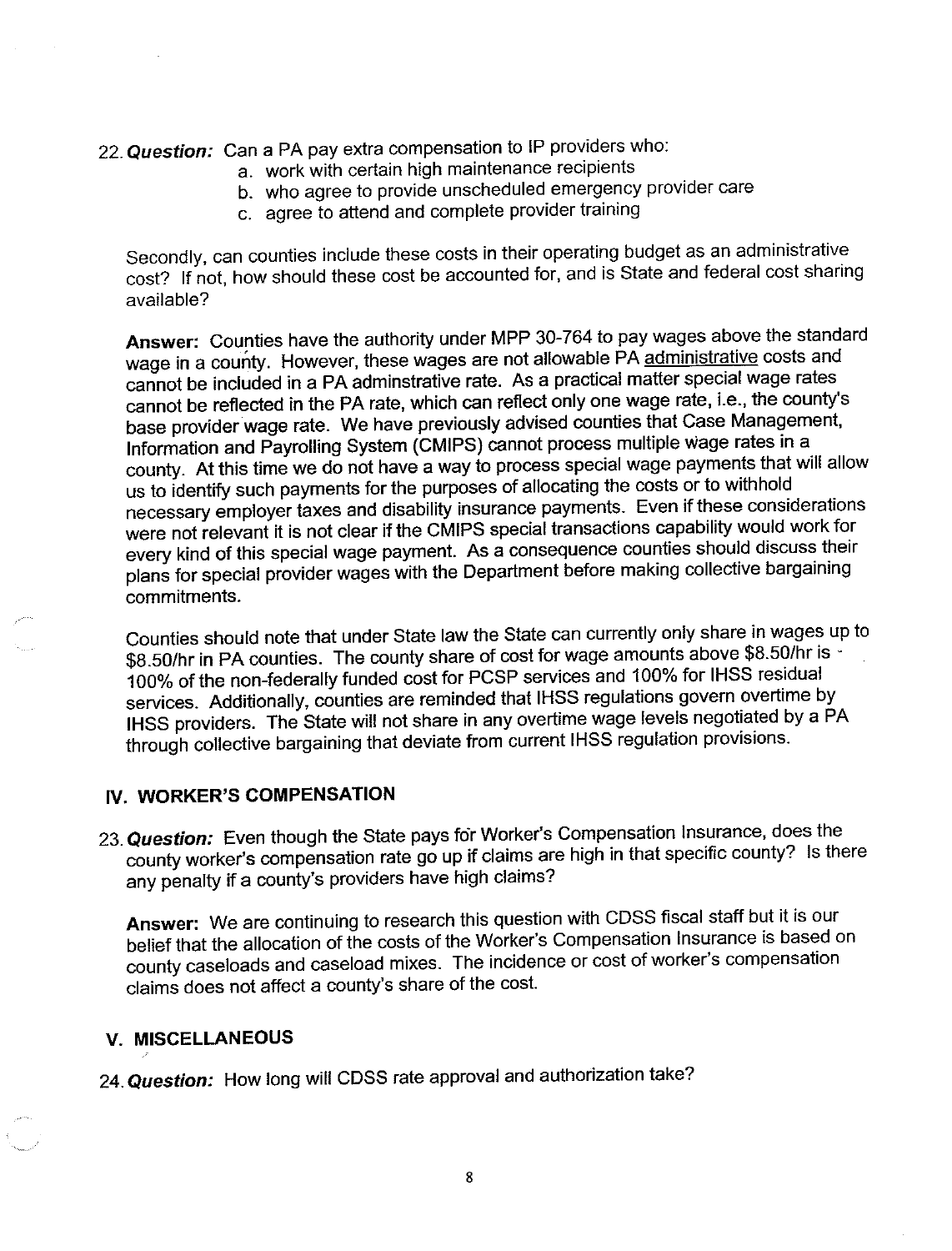Answer: Counties should plan for 30-60 days. In exceptional cases, however, we can expedite approval in a matter of days if all required documentation has been submitted and it supports the requested rate. See also ACL 00-68, question 5.

25. Question: A previous estimate of time required to approve a direct rate was 90 days. As the number of counties submitting requests gets larger, will the process take longer? If so, can you estimate how much longer?

Answer: The Department has always asked for 90 days lead time for the approval process for PA rates, but it rarely takes anywhere near that long to get approval once a fully documented request is received. If counties flow their PA rate approval requests to the State sufficiently in advance of the desired effective date, and with all required documentation, then the Department should continue to be able to maintain its current turnaround time. The turnaround time will only be adversely affected if we receive a surge of last minute approval requests. The problem would be compounded if there were multiple last minute requests without adequate documentation. See also ACL 00-68, question 5.

26. Question: What information can you provide related to Senate Bill 90 State mandate claims related to AB 1682 implementation?

Answer: There is a county/state mandate claim regarding AB 1682 under submission at the State Mandates Commission. See also ACL 00-36, question 8.

If you have any questions regarding this letter, please contact Alan Stolmack, Chief, Adult Programs Branch at (916) 229-4582.

Sincerely,

**Original Signed Joseph Carlin for** Donna L. Mandelstam Dated June 24, 2002

DONNA L. MANDELSTAM **Deputy Director** Disability and Adult Programs Division

Attachment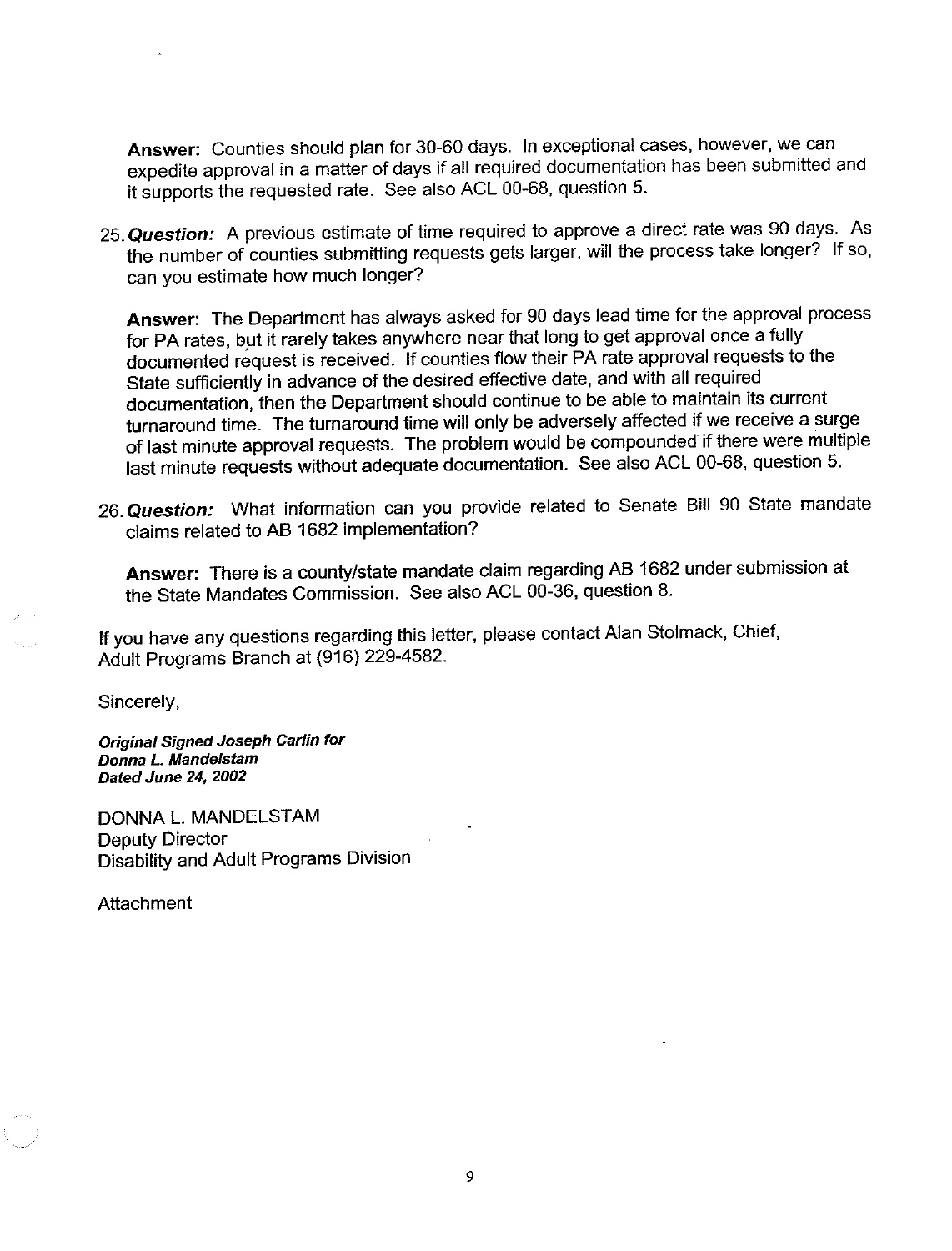| . ALLOWABLE PUBLIC AUTHORITY ADMIN COSTS [See note 1]<br>\$3,139,883<br>$\frac{55}{2}$<br>\$9 95<br>\$1,340,006<br>\$1,544,178<br>\$808,149<br>\$905,362<br>\$1,012,219<br>\$1,101,474<br>\$1,288,282<br>\$332,842<br>\$342,372<br>\$535,238<br>\$582,793<br>$\sqrt{$765,689}$<br>\$1,549,907<br>\$315,203<br>\$317,308<br>379,652<br>51184,377<br>\$116.816<br>\$124,882<br>$\frac{1}{141000}$<br>\$157,060<br>\$162,758<br>\$191,362<br>\$193,452<br>\$250,844<br>840.478<br>\$80,022<br>$\frac{60}{3}$<br>$\frac{1}{200,507}$<br>\$53.277<br>County<br>Share<br>\$6,087,269<br>\$5,852,304<br>\$4,112,804<br>\$5,003,688<br>\$5,380,292<br>\$7,040,793<br>6/81,64.187<br>\$1,512,008<br>\$1,555,299<br>\$2,647,464<br>\$3,478,312<br>\$3,671,194<br>29/14/28<br>\$1,139,515<br>\$1,441,430<br>\$1,724,652<br>\$2,431,434<br>\$4,598,227<br>\$640,565<br>\$878,799<br>\$363,518<br>\$567,305<br>\$739,364<br>\$869,304<br>$\frac{1}{2810,847}$<br>\$242,023<br>\$530,663<br>\$183,880<br>\$31,811<br>\$713,477<br>60 benefits<br>+ taxes (10%)<br>eBam gg'<br><b>\$8.85</b><br>\$4.65<br>نه<br>+<br>ESTIMATED MAXIMUM ANNUA<br>\$1,190,718<br>\$1,295,713<br>\$1,576,308<br>\$1,816,485<br>\$685,565<br>1,333,235<br>31,515,463<br>\$1,823,224<br>3900,714<br>\$629,624<br>\$950,661<br>\$1,065,017<br>\$295,079<br>\$446,601<br>\$391,537<br>\$137,416<br>\$165,875<br>\$184,756<br>\$191,459<br>\$225,108<br>\$227,566<br>\$235,865<br>\$373,261<br>\$47,616<br>\$146,904<br>\$370,787<br>\$402,747<br>\$62,672<br>394,134<br>\$8,237<br>Share <sub>[2]</sub><br>County<br>\$8,282,395<br>\$8,251,779<br>\$5,886,059<br>\$6,884,323<br>\$4,838,073<br>\$6,329,074<br>\$7,160,722<br>\$1,695,618<br>\$2,028,785<br>\$2,860,203<br>\$3,114,328<br>\$869,746<br>\$1,071,469<br>\$1,340,462<br>\$1,684,383<br>\$1,778,642<br>\$667,345<br>\$753,525<br>\$1,022,600<br>\$1,033,770<br>\$4,091,691<br>\$427,623<br>\$624,242<br>\$839,295<br>\$4,318,587<br>\$5,409,097<br>\$37,420<br>\$216,306<br>\$284,703<br>\$1,829,56<br>$+$ \$.60 benefits<br>$+$ taxes (10%)<br>\$8.03<br>55.47<br>1514,149<br>884,474<br>988,866<br>$\frac{1}{1}$ 157,052<br>$\frac{1,258,560}{2}$<br>1,309,090<br>1,508,552<br>334,473<br>522,889<br>748,024<br>789,504<br>1,076,062<br>309,985<br>325,163<br>370,893<br>$\frac{137,756}{ }$<br>$\frac{153,436}{5}$<br>159,003<br>188,989<br>307,931<br>52,048<br>78,176<br>195,881<br>569,347<br>6.841<br>39,544<br>$\frac{122,001}{2}$<br>245,057<br>114, 121<br>186,947<br><u>IP hours</u><br>(sum)<br>1,285<br>1,069<br>1,236<br>859<br>1,068<br>503<br>385<br>$\overline{811}$<br>326<br>369<br>386<br>$\frac{1}{3}$<br>598<br>313<br>ភ្ន<br>$\frac{156}{156}$<br>$\frac{1}{214}$<br>286<br>ξh<br>126<br>140<br>$\overline{\tilde{z}}$<br>$\overline{331}$<br>ဖ<br>45<br>4<br>န္ထ<br>$\overline{131}$<br>Z<br>ļΞ<br><b>Cases</b><br>흐<br><b>Nage/tax/benefits factor</b><br><b>O4SIBO SINT NYS</b><br><b>SANTA BARBARA</b><br><b>MENDOCINO</b><br><b>CALAVERAS</b><br><b>SAN BENITO</b><br>EL DORADO<br><b>DEL NORTE</b><br><b>TOLUMNE</b><br><b>MARIPOSA</b><br><b>UOADKSIS</b><br><b>MADERA</b><br><b>NEVADA</b><br><b>PLACER</b><br><b>ANADOR</b><br><b>TEHAMA</b><br><b>PLUMAS</b><br><b>SUTTER</b><br><b>MARIN</b><br><b>RONDK</b><br><b>NAPA</b><br>YША | \$695,378<br>\$663,662<br>\$277,525<br>\$405,130<br>\$544,698<br>\$670,911<br>\$24,286<br>\$184,770<br>33,104<br>\$489,034<br>+\$.60 benefits<br>\$564,461<br>\$140,381<br>+ taxes (10%)<br>\$8.50 wage | $\sqrt{279,596}$<br>3375,918<br>\$127,518<br>\$337,502<br>\$458,020<br>\$96,883<br>3298,902<br>$\frac{1}{16,760}$<br>\$191,531<br>\$389,557<br>+ \$.60 benefits<br>$+$ taxes (10%)<br>\$9.50 wage<br>\$11.05<br>\$2.45<br>\$124.256<br>\$19,906<br>$\frac{1}{2107}$ 652<br>\$146.094<br>डि<br>इ.स.<br>\$40,674<br>\$61.092<br>\$89,182<br>\$95,340<br>\$30,902<br>County<br>Share | \$61548<br>\$65.798<br>\$42,162<br>33,590<br>\$28.071<br>\$21.327<br>County<br>Share | County<br>Share<br>+ \$.60 benefits<br>+ taxes (10%)<br>\$10.50 wage<br>$\frac{12.15}{2}$<br>51.35 | +\$.60 benefits<br>$+$ taxes (10%)<br>\$11.50 wage         | County                  |
|--------------------------------------------------------------------------------------------------------------------------------------------------------------------------------------------------------------------------------------------------------------------------------------------------------------------------------------------------------------------------------------------------------------------------------------------------------------------------------------------------------------------------------------------------------------------------------------------------------------------------------------------------------------------------------------------------------------------------------------------------------------------------------------------------------------------------------------------------------------------------------------------------------------------------------------------------------------------------------------------------------------------------------------------------------------------------------------------------------------------------------------------------------------------------------------------------------------------------------------------------------------------------------------------------------------------------------------------------------------------------------------------------------------------------------------------------------------------------------------------------------------------------------------------------------------------------------------------------------------------------------------------------------------------------------------------------------------------------------------------------------------------------------------------------------------------------------------------------------------------------------------------------------------------------------------------------------------------------------------------------------------------------------------------------------------------------------------------------------------------------------------------------------------------------------------------------------------------------------------------------------------------------------------------------------------------------------------------------------------------------------------------------------------------------------------------------------------------------------------------------------------------------------------------------------------------------------------------------------------------------------------------------------------------------------------------------------------------------------------------------------------------------------------------------------------------------------------------------------------------------------------------------------------------------------------------------------------------------------------------------------------------------------------------------------------------------------------------------------------------------------------------------------------------------------------------------------------------------------------------------------------------------------------------|---------------------------------------------------------------------------------------------------------------------------------------------------------------------------------------------------------|-----------------------------------------------------------------------------------------------------------------------------------------------------------------------------------------------------------------------------------------------------------------------------------------------------------------------------------------------------------------------------------|--------------------------------------------------------------------------------------|----------------------------------------------------------------------------------------------------|------------------------------------------------------------|-------------------------|
|                                                                                                                                                                                                                                                                                                                                                                                                                                                                                                                                                                                                                                                                                                                                                                                                                                                                                                                                                                                                                                                                                                                                                                                                                                                                                                                                                                                                                                                                                                                                                                                                                                                                                                                                                                                                                                                                                                                                                                                                                                                                                                                                                                                                                                                                                                                                                                                                                                                                                                                                                                                                                                                                                                                                                                                                                                                                                                                                                                                                                                                                                                                                                                                                                                                                                            |                                                                                                                                                                                                         |                                                                                                                                                                                                                                                                                                                                                                                   |                                                                                      |                                                                                                    |                                                            |                         |
| Haximum PA admin rate/hour<br>Estimated<br>County<br><b>COLUSA</b><br><b>M3SSA</b><br>$\frac{1}{2}$<br>TRINITY<br>GLENN<br>SIERRA<br><b>ALPINE</b><br><b>ONOM</b><br><b>PAN</b>                                                                                                                                                                                                                                                                                                                                                                                                                                                                                                                                                                                                                                                                                                                                                                                                                                                                                                                                                                                                                                                                                                                                                                                                                                                                                                                                                                                                                                                                                                                                                                                                                                                                                                                                                                                                                                                                                                                                                                                                                                                                                                                                                                                                                                                                                                                                                                                                                                                                                                                                                                                                                                                                                                                                                                                                                                                                                                                                                                                                                                                                                                            |                                                                                                                                                                                                         |                                                                                                                                                                                                                                                                                                                                                                                   |                                                                                      |                                                                                                    |                                                            | Share                   |
|                                                                                                                                                                                                                                                                                                                                                                                                                                                                                                                                                                                                                                                                                                                                                                                                                                                                                                                                                                                                                                                                                                                                                                                                                                                                                                                                                                                                                                                                                                                                                                                                                                                                                                                                                                                                                                                                                                                                                                                                                                                                                                                                                                                                                                                                                                                                                                                                                                                                                                                                                                                                                                                                                                                                                                                                                                                                                                                                                                                                                                                                                                                                                                                                                                                                                            |                                                                                                                                                                                                         |                                                                                                                                                                                                                                                                                                                                                                                   |                                                                                      |                                                                                                    | <u>\$13.25</u>                                             |                         |
|                                                                                                                                                                                                                                                                                                                                                                                                                                                                                                                                                                                                                                                                                                                                                                                                                                                                                                                                                                                                                                                                                                                                                                                                                                                                                                                                                                                                                                                                                                                                                                                                                                                                                                                                                                                                                                                                                                                                                                                                                                                                                                                                                                                                                                                                                                                                                                                                                                                                                                                                                                                                                                                                                                                                                                                                                                                                                                                                                                                                                                                                                                                                                                                                                                                                                            |                                                                                                                                                                                                         |                                                                                                                                                                                                                                                                                                                                                                                   |                                                                                      |                                                                                                    | \$0.25                                                     |                         |
|                                                                                                                                                                                                                                                                                                                                                                                                                                                                                                                                                                                                                                                                                                                                                                                                                                                                                                                                                                                                                                                                                                                                                                                                                                                                                                                                                                                                                                                                                                                                                                                                                                                                                                                                                                                                                                                                                                                                                                                                                                                                                                                                                                                                                                                                                                                                                                                                                                                                                                                                                                                                                                                                                                                                                                                                                                                                                                                                                                                                                                                                                                                                                                                                                                                                                            |                                                                                                                                                                                                         |                                                                                                                                                                                                                                                                                                                                                                                   |                                                                                      |                                                                                                    |                                                            |                         |
|                                                                                                                                                                                                                                                                                                                                                                                                                                                                                                                                                                                                                                                                                                                                                                                                                                                                                                                                                                                                                                                                                                                                                                                                                                                                                                                                                                                                                                                                                                                                                                                                                                                                                                                                                                                                                                                                                                                                                                                                                                                                                                                                                                                                                                                                                                                                                                                                                                                                                                                                                                                                                                                                                                                                                                                                                                                                                                                                                                                                                                                                                                                                                                                                                                                                                            |                                                                                                                                                                                                         |                                                                                                                                                                                                                                                                                                                                                                                   |                                                                                      |                                                                                                    |                                                            |                         |
|                                                                                                                                                                                                                                                                                                                                                                                                                                                                                                                                                                                                                                                                                                                                                                                                                                                                                                                                                                                                                                                                                                                                                                                                                                                                                                                                                                                                                                                                                                                                                                                                                                                                                                                                                                                                                                                                                                                                                                                                                                                                                                                                                                                                                                                                                                                                                                                                                                                                                                                                                                                                                                                                                                                                                                                                                                                                                                                                                                                                                                                                                                                                                                                                                                                                                            |                                                                                                                                                                                                         |                                                                                                                                                                                                                                                                                                                                                                                   |                                                                                      | 59,235                                                                                             | \$1,710<br>\$2,033                                         | 537                     |
|                                                                                                                                                                                                                                                                                                                                                                                                                                                                                                                                                                                                                                                                                                                                                                                                                                                                                                                                                                                                                                                                                                                                                                                                                                                                                                                                                                                                                                                                                                                                                                                                                                                                                                                                                                                                                                                                                                                                                                                                                                                                                                                                                                                                                                                                                                                                                                                                                                                                                                                                                                                                                                                                                                                                                                                                                                                                                                                                                                                                                                                                                                                                                                                                                                                                                            |                                                                                                                                                                                                         |                                                                                                                                                                                                                                                                                                                                                                                   |                                                                                      | \$53,384                                                                                           | \$9,886<br>\$11,752                                        | \$2,176                 |
|                                                                                                                                                                                                                                                                                                                                                                                                                                                                                                                                                                                                                                                                                                                                                                                                                                                                                                                                                                                                                                                                                                                                                                                                                                                                                                                                                                                                                                                                                                                                                                                                                                                                                                                                                                                                                                                                                                                                                                                                                                                                                                                                                                                                                                                                                                                                                                                                                                                                                                                                                                                                                                                                                                                                                                                                                                                                                                                                                                                                                                                                                                                                                                                                                                                                                            |                                                                                                                                                                                                         |                                                                                                                                                                                                                                                                                                                                                                                   |                                                                                      | \$70,265                                                                                           | \$13,012<br>\$15,468                                       | \$2,864                 |
|                                                                                                                                                                                                                                                                                                                                                                                                                                                                                                                                                                                                                                                                                                                                                                                                                                                                                                                                                                                                                                                                                                                                                                                                                                                                                                                                                                                                                                                                                                                                                                                                                                                                                                                                                                                                                                                                                                                                                                                                                                                                                                                                                                                                                                                                                                                                                                                                                                                                                                                                                                                                                                                                                                                                                                                                                                                                                                                                                                                                                                                                                                                                                                                                                                                                                            |                                                                                                                                                                                                         |                                                                                                                                                                                                                                                                                                                                                                                   |                                                                                      | \$105,538                                                                                          | \$19,544<br>\$23,232                                       | \$4,302                 |
|                                                                                                                                                                                                                                                                                                                                                                                                                                                                                                                                                                                                                                                                                                                                                                                                                                                                                                                                                                                                                                                                                                                                                                                                                                                                                                                                                                                                                                                                                                                                                                                                                                                                                                                                                                                                                                                                                                                                                                                                                                                                                                                                                                                                                                                                                                                                                                                                                                                                                                                                                                                                                                                                                                                                                                                                                                                                                                                                                                                                                                                                                                                                                                                                                                                                                            |                                                                                                                                                                                                         |                                                                                                                                                                                                                                                                                                                                                                                   |                                                                                      | \$154,063                                                                                          | \$28,530<br>\$33,914                                       | \$6,280                 |
|                                                                                                                                                                                                                                                                                                                                                                                                                                                                                                                                                                                                                                                                                                                                                                                                                                                                                                                                                                                                                                                                                                                                                                                                                                                                                                                                                                                                                                                                                                                                                                                                                                                                                                                                                                                                                                                                                                                                                                                                                                                                                                                                                                                                                                                                                                                                                                                                                                                                                                                                                                                                                                                                                                                                                                                                                                                                                                                                                                                                                                                                                                                                                                                                                                                                                            |                                                                                                                                                                                                         |                                                                                                                                                                                                                                                                                                                                                                                   |                                                                                      | \$164,701                                                                                          | \$30,500<br>\$36,256                                       | \$6,714                 |
|                                                                                                                                                                                                                                                                                                                                                                                                                                                                                                                                                                                                                                                                                                                                                                                                                                                                                                                                                                                                                                                                                                                                                                                                                                                                                                                                                                                                                                                                                                                                                                                                                                                                                                                                                                                                                                                                                                                                                                                                                                                                                                                                                                                                                                                                                                                                                                                                                                                                                                                                                                                                                                                                                                                                                                                                                                                                                                                                                                                                                                                                                                                                                                                                                                                                                            |                                                                                                                                                                                                         |                                                                                                                                                                                                                                                                                                                                                                                   | \$74,295                                                                             | \$185,971                                                                                          | \$34,439<br>\$40,938                                       | 57,581                  |
|                                                                                                                                                                                                                                                                                                                                                                                                                                                                                                                                                                                                                                                                                                                                                                                                                                                                                                                                                                                                                                                                                                                                                                                                                                                                                                                                                                                                                                                                                                                                                                                                                                                                                                                                                                                                                                                                                                                                                                                                                                                                                                                                                                                                                                                                                                                                                                                                                                                                                                                                                                                                                                                                                                                                                                                                                                                                                                                                                                                                                                                                                                                                                                                                                                                                                            |                                                                                                                                                                                                         |                                                                                                                                                                                                                                                                                                                                                                                   | \$82.752                                                                             | 207,139                                                                                            | \$38,359<br>\$45,598                                       | \$8,444                 |
|                                                                                                                                                                                                                                                                                                                                                                                                                                                                                                                                                                                                                                                                                                                                                                                                                                                                                                                                                                                                                                                                                                                                                                                                                                                                                                                                                                                                                                                                                                                                                                                                                                                                                                                                                                                                                                                                                                                                                                                                                                                                                                                                                                                                                                                                                                                                                                                                                                                                                                                                                                                                                                                                                                                                                                                                                                                                                                                                                                                                                                                                                                                                                                                                                                                                                            |                                                                                                                                                                                                         |                                                                                                                                                                                                                                                                                                                                                                                   | \$85,754                                                                             | \$214,654                                                                                          | \$39,751<br>\$47,252                                       | \$8750                  |
|                                                                                                                                                                                                                                                                                                                                                                                                                                                                                                                                                                                                                                                                                                                                                                                                                                                                                                                                                                                                                                                                                                                                                                                                                                                                                                                                                                                                                                                                                                                                                                                                                                                                                                                                                                                                                                                                                                                                                                                                                                                                                                                                                                                                                                                                                                                                                                                                                                                                                                                                                                                                                                                                                                                                                                                                                                                                                                                                                                                                                                                                                                                                                                                                                                                                                            |                                                                                                                                                                                                         |                                                                                                                                                                                                                                                                                                                                                                                   | \$100,825                                                                            | \$252,378                                                                                          | \$46,737<br>\$55,557                                       | \$10,288                |
|                                                                                                                                                                                                                                                                                                                                                                                                                                                                                                                                                                                                                                                                                                                                                                                                                                                                                                                                                                                                                                                                                                                                                                                                                                                                                                                                                                                                                                                                                                                                                                                                                                                                                                                                                                                                                                                                                                                                                                                                                                                                                                                                                                                                                                                                                                                                                                                                                                                                                                                                                                                                                                                                                                                                                                                                                                                                                                                                                                                                                                                                                                                                                                                                                                                                                            |                                                                                                                                                                                                         | \$463,023<br>\$147 689                                                                                                                                                                                                                                                                                                                                                            | \$101926                                                                             | 3255, 135                                                                                          | \$47,247<br>\$56,164                                       | $\frac{10,401}{10,401}$ |
|                                                                                                                                                                                                                                                                                                                                                                                                                                                                                                                                                                                                                                                                                                                                                                                                                                                                                                                                                                                                                                                                                                                                                                                                                                                                                                                                                                                                                                                                                                                                                                                                                                                                                                                                                                                                                                                                                                                                                                                                                                                                                                                                                                                                                                                                                                                                                                                                                                                                                                                                                                                                                                                                                                                                                                                                                                                                                                                                                                                                                                                                                                                                                                                                                                                                                            |                                                                                                                                                                                                         | \$479,908<br>\$153,075                                                                                                                                                                                                                                                                                                                                                            | \$105,643                                                                            | \$264,439                                                                                          | \$48,970<br>\$58,212                                       | $\frac{10,780}{2}$      |
|                                                                                                                                                                                                                                                                                                                                                                                                                                                                                                                                                                                                                                                                                                                                                                                                                                                                                                                                                                                                                                                                                                                                                                                                                                                                                                                                                                                                                                                                                                                                                                                                                                                                                                                                                                                                                                                                                                                                                                                                                                                                                                                                                                                                                                                                                                                                                                                                                                                                                                                                                                                                                                                                                                                                                                                                                                                                                                                                                                                                                                                                                                                                                                                                                                                                                            | \$869,952                                                                                                                                                                                               | \$600,390<br>$rac{205}{101}$                                                                                                                                                                                                                                                                                                                                                      | \$132,165                                                                            | \$330,827                                                                                          | \$61,264<br>\$72,826                                       | \$13,486                |
|                                                                                                                                                                                                                                                                                                                                                                                                                                                                                                                                                                                                                                                                                                                                                                                                                                                                                                                                                                                                                                                                                                                                                                                                                                                                                                                                                                                                                                                                                                                                                                                                                                                                                                                                                                                                                                                                                                                                                                                                                                                                                                                                                                                                                                                                                                                                                                                                                                                                                                                                                                                                                                                                                                                                                                                                                                                                                                                                                                                                                                                                                                                                                                                                                                                                                            | \$1,093,155                                                                                                                                                                                             | 5754,431<br>\$240,639                                                                                                                                                                                                                                                                                                                                                             | \$166,075                                                                            | \$415,707                                                                                          | \$76,983<br>\$91,511                                       | \$16,946                |
|                                                                                                                                                                                                                                                                                                                                                                                                                                                                                                                                                                                                                                                                                                                                                                                                                                                                                                                                                                                                                                                                                                                                                                                                                                                                                                                                                                                                                                                                                                                                                                                                                                                                                                                                                                                                                                                                                                                                                                                                                                                                                                                                                                                                                                                                                                                                                                                                                                                                                                                                                                                                                                                                                                                                                                                                                                                                                                                                                                                                                                                                                                                                                                                                                                                                                            | \$1,100,447                                                                                                                                                                                             | \$759,463<br>\$242.244                                                                                                                                                                                                                                                                                                                                                            | \$167,183                                                                            | \$418,480                                                                                          | \$77,496<br>\$92,121                                       | \$17,059                |
|                                                                                                                                                                                                                                                                                                                                                                                                                                                                                                                                                                                                                                                                                                                                                                                                                                                                                                                                                                                                                                                                                                                                                                                                                                                                                                                                                                                                                                                                                                                                                                                                                                                                                                                                                                                                                                                                                                                                                                                                                                                                                                                                                                                                                                                                                                                                                                                                                                                                                                                                                                                                                                                                                                                                                                                                                                                                                                                                                                                                                                                                                                                                                                                                                                                                                            | \$1,154,329                                                                                                                                                                                             | \$796,649<br>\$254,105                                                                                                                                                                                                                                                                                                                                                            | \$175,368                                                                            | \$438,970                                                                                          | \$81,291<br>\$96,632                                       | \$17,895                |
|                                                                                                                                                                                                                                                                                                                                                                                                                                                                                                                                                                                                                                                                                                                                                                                                                                                                                                                                                                                                                                                                                                                                                                                                                                                                                                                                                                                                                                                                                                                                                                                                                                                                                                                                                                                                                                                                                                                                                                                                                                                                                                                                                                                                                                                                                                                                                                                                                                                                                                                                                                                                                                                                                                                                                                                                                                                                                                                                                                                                                                                                                                                                                                                                                                                                                            | \$1187,379                                                                                                                                                                                              | \$819,459<br>\$261,381                                                                                                                                                                                                                                                                                                                                                            | \$180,390                                                                            | \$451,539                                                                                          | \$83,618<br>\$99,398                                       | \$18,407                |
|                                                                                                                                                                                                                                                                                                                                                                                                                                                                                                                                                                                                                                                                                                                                                                                                                                                                                                                                                                                                                                                                                                                                                                                                                                                                                                                                                                                                                                                                                                                                                                                                                                                                                                                                                                                                                                                                                                                                                                                                                                                                                                                                                                                                                                                                                                                                                                                                                                                                                                                                                                                                                                                                                                                                                                                                                                                                                                                                                                                                                                                                                                                                                                                                                                                                                            | $\frac{1315,670}{215,670}$                                                                                                                                                                              | \$908,688<br>$\frac{1}{289842}$                                                                                                                                                                                                                                                                                                                                                   | $\frac{200002}{200002}$                                                              | \$500,708                                                                                          | \$92,723<br>\$110,222                                      | \$20,411                |
|                                                                                                                                                                                                                                                                                                                                                                                                                                                                                                                                                                                                                                                                                                                                                                                                                                                                                                                                                                                                                                                                                                                                                                                                                                                                                                                                                                                                                                                                                                                                                                                                                                                                                                                                                                                                                                                                                                                                                                                                                                                                                                                                                                                                                                                                                                                                                                                                                                                                                                                                                                                                                                                                                                                                                                                                                                                                                                                                                                                                                                                                                                                                                                                                                                                                                            | \$1,856,256                                                                                                                                                                                             | $\frac{201,201,078}{51,281,078}$<br>\$100,622                                                                                                                                                                                                                                                                                                                                     | \$282,007                                                                            | \$705,900                                                                                          | $\frac{22}{130,722}$<br>\$155,392                          | \$28,776                |
|                                                                                                                                                                                                                                                                                                                                                                                                                                                                                                                                                                                                                                                                                                                                                                                                                                                                                                                                                                                                                                                                                                                                                                                                                                                                                                                                                                                                                                                                                                                                                                                                                                                                                                                                                                                                                                                                                                                                                                                                                                                                                                                                                                                                                                                                                                                                                                                                                                                                                                                                                                                                                                                                                                                                                                                                                                                                                                                                                                                                                                                                                                                                                                                                                                                                                            | \$2,021,182                                                                                                                                                                                             | \$1,394,900<br>\$44,928                                                                                                                                                                                                                                                                                                                                                           | \$307,063                                                                            | \$768,618                                                                                          | \$142,337<br>\$169,198                                     | \$31,333                |
|                                                                                                                                                                                                                                                                                                                                                                                                                                                                                                                                                                                                                                                                                                                                                                                                                                                                                                                                                                                                                                                                                                                                                                                                                                                                                                                                                                                                                                                                                                                                                                                                                                                                                                                                                                                                                                                                                                                                                                                                                                                                                                                                                                                                                                                                                                                                                                                                                                                                                                                                                                                                                                                                                                                                                                                                                                                                                                                                                                                                                                                                                                                                                                                                                                                                                            | \$2,655,485                                                                                                                                                                                             | \$1,832,659<br>\$584,559                                                                                                                                                                                                                                                                                                                                                          | \$403,428                                                                            | \$1,009,832                                                                                        | \$187,006<br>\$222,297                                     | \$41,166                |
|                                                                                                                                                                                                                                                                                                                                                                                                                                                                                                                                                                                                                                                                                                                                                                                                                                                                                                                                                                                                                                                                                                                                                                                                                                                                                                                                                                                                                                                                                                                                                                                                                                                                                                                                                                                                                                                                                                                                                                                                                                                                                                                                                                                                                                                                                                                                                                                                                                                                                                                                                                                                                                                                                                                                                                                                                                                                                                                                                                                                                                                                                                                                                                                                                                                                                            | \$2,802,739                                                                                                                                                                                             | \$1,934,285<br>\$2,166,961<br>\$616,974                                                                                                                                                                                                                                                                                                                                           | \$425,799                                                                            | \$1,065,830                                                                                        | \$197,376<br>\$234,624                                     | 843,449                 |
|                                                                                                                                                                                                                                                                                                                                                                                                                                                                                                                                                                                                                                                                                                                                                                                                                                                                                                                                                                                                                                                                                                                                                                                                                                                                                                                                                                                                                                                                                                                                                                                                                                                                                                                                                                                                                                                                                                                                                                                                                                                                                                                                                                                                                                                                                                                                                                                                                                                                                                                                                                                                                                                                                                                                                                                                                                                                                                                                                                                                                                                                                                                                                                                                                                                                                            | \$3,510,474                                                                                                                                                                                             | \$2,422,722<br>\$772,769<br><b>061,199</b>                                                                                                                                                                                                                                                                                                                                        | \$477.019<br>\$533,320                                                               | \$1,334,969<br>\$1,194,040                                                                         | \$221,119<br>$\frac{1}{247,217}$<br>\$293,870<br>\$262,847 | \$48,675<br>\$54,420    |
|                                                                                                                                                                                                                                                                                                                                                                                                                                                                                                                                                                                                                                                                                                                                                                                                                                                                                                                                                                                                                                                                                                                                                                                                                                                                                                                                                                                                                                                                                                                                                                                                                                                                                                                                                                                                                                                                                                                                                                                                                                                                                                                                                                                                                                                                                                                                                                                                                                                                                                                                                                                                                                                                                                                                                                                                                                                                                                                                                                                                                                                                                                                                                                                                                                                                                            | \$3,820,020                                                                                                                                                                                             | \$2,636,352<br>\$840,911                                                                                                                                                                                                                                                                                                                                                          | \$580,347                                                                            | \$1,452,684                                                                                        | \$319.783                                                  | \$59,219                |
|                                                                                                                                                                                                                                                                                                                                                                                                                                                                                                                                                                                                                                                                                                                                                                                                                                                                                                                                                                                                                                                                                                                                                                                                                                                                                                                                                                                                                                                                                                                                                                                                                                                                                                                                                                                                                                                                                                                                                                                                                                                                                                                                                                                                                                                                                                                                                                                                                                                                                                                                                                                                                                                                                                                                                                                                                                                                                                                                                                                                                                                                                                                                                                                                                                                                                            | \$4,107,535                                                                                                                                                                                             | $\frac{1}{2}$ , 834, 77<br>\$904,202                                                                                                                                                                                                                                                                                                                                              | \$624,027                                                                            | 31,562,020                                                                                         | \$289,263<br>\$343,851                                     |                         |
|                                                                                                                                                                                                                                                                                                                                                                                                                                                                                                                                                                                                                                                                                                                                                                                                                                                                                                                                                                                                                                                                                                                                                                                                                                                                                                                                                                                                                                                                                                                                                                                                                                                                                                                                                                                                                                                                                                                                                                                                                                                                                                                                                                                                                                                                                                                                                                                                                                                                                                                                                                                                                                                                                                                                                                                                                                                                                                                                                                                                                                                                                                                                                                                                                                                                                            | \$4,467,888                                                                                                                                                                                             | \$3,083,472<br>\$983,527                                                                                                                                                                                                                                                                                                                                                          | \$678,772                                                                            | \$1,699,056                                                                                        | \$314,640<br>\$374,017                                     | \$69,262                |
|                                                                                                                                                                                                                                                                                                                                                                                                                                                                                                                                                                                                                                                                                                                                                                                                                                                                                                                                                                                                                                                                                                                                                                                                                                                                                                                                                                                                                                                                                                                                                                                                                                                                                                                                                                                                                                                                                                                                                                                                                                                                                                                                                                                                                                                                                                                                                                                                                                                                                                                                                                                                                                                                                                                                                                                                                                                                                                                                                                                                                                                                                                                                                                                                                                                                                            | \$4,647,270                                                                                                                                                                                             | \$3,207,271<br>\$1,023,015                                                                                                                                                                                                                                                                                                                                                        | \$706,024                                                                            | \$1,767,272                                                                                        | \$327,273<br>\$389,034                                     | \$72,043                |
|                                                                                                                                                                                                                                                                                                                                                                                                                                                                                                                                                                                                                                                                                                                                                                                                                                                                                                                                                                                                                                                                                                                                                                                                                                                                                                                                                                                                                                                                                                                                                                                                                                                                                                                                                                                                                                                                                                                                                                                                                                                                                                                                                                                                                                                                                                                                                                                                                                                                                                                                                                                                                                                                                                                                                                                                                                                                                                                                                                                                                                                                                                                                                                                                                                                                                            | \$5,355,360                                                                                                                                                                                             | \$3,695,952<br>\$1,178,889                                                                                                                                                                                                                                                                                                                                                        | \$813,599                                                                            | \$2,036,545                                                                                        | \$377,138<br>\$448.310                                     | \$83,020                |
|                                                                                                                                                                                                                                                                                                                                                                                                                                                                                                                                                                                                                                                                                                                                                                                                                                                                                                                                                                                                                                                                                                                                                                                                                                                                                                                                                                                                                                                                                                                                                                                                                                                                                                                                                                                                                                                                                                                                                                                                                                                                                                                                                                                                                                                                                                                                                                                                                                                                                                                                                                                                                                                                                                                                                                                                                                                                                                                                                                                                                                                                                                                                                                                                                                                                                            | \$5,375,229                                                                                                                                                                                             | \$3,709,665<br>\$1,183,263                                                                                                                                                                                                                                                                                                                                                        | \$816,618                                                                            | \$2,044,101                                                                                        | \$378,537<br>\$449.973                                     | $\frac{1}{60}$          |
| \$1557,053<br>\$7,073,255<br>\$1,831,630<br>\$8,320,581<br>1521,130<br>2,010<br><b>MERCED</b>                                                                                                                                                                                                                                                                                                                                                                                                                                                                                                                                                                                                                                                                                                                                                                                                                                                                                                                                                                                                                                                                                                                                                                                                                                                                                                                                                                                                                                                                                                                                                                                                                                                                                                                                                                                                                                                                                                                                                                                                                                                                                                                                                                                                                                                                                                                                                                                                                                                                                                                                                                                                                                                                                                                                                                                                                                                                                                                                                                                                                                                                                                                                                                                              | \$5,400,012                                                                                                                                                                                             | \$3,726,769<br>\$1,188,718                                                                                                                                                                                                                                                                                                                                                        | \$820,383                                                                            | \$2,053,526                                                                                        | \$380,283<br>\$452,048                                     | 583,713                 |
| \$1,923,204<br>\$8,736,573<br>\$2,262,349<br>\$10,277,217<br>$\frac{1878,833}{2}$<br>$\frac{1}{200}$<br><b>VENTURA</b>                                                                                                                                                                                                                                                                                                                                                                                                                                                                                                                                                                                                                                                                                                                                                                                                                                                                                                                                                                                                                                                                                                                                                                                                                                                                                                                                                                                                                                                                                                                                                                                                                                                                                                                                                                                                                                                                                                                                                                                                                                                                                                                                                                                                                                                                                                                                                                                                                                                                                                                                                                                                                                                                                                                                                                                                                                                                                                                                                                                                                                                                                                                                                                     | \$6,669,857                                                                                                                                                                                             | \$4,603,141<br>\$1468,252                                                                                                                                                                                                                                                                                                                                                         | \$1,013,301                                                                          | \$2,536,425                                                                                        | \$469,708<br>\$558.349                                     | \$103,398               |
| \$1,962,123<br>\$8,913,371<br>52,308,131<br>\$10,485,191<br>1,916,854<br>2,535<br><b>TULARE</b>                                                                                                                                                                                                                                                                                                                                                                                                                                                                                                                                                                                                                                                                                                                                                                                                                                                                                                                                                                                                                                                                                                                                                                                                                                                                                                                                                                                                                                                                                                                                                                                                                                                                                                                                                                                                                                                                                                                                                                                                                                                                                                                                                                                                                                                                                                                                                                                                                                                                                                                                                                                                                                                                                                                                                                                                                                                                                                                                                                                                                                                                                                                                                                                            | \$6,804,832                                                                                                                                                                                             | \$4,696,292<br>\$1,497,965                                                                                                                                                                                                                                                                                                                                                        | \$1,033,807                                                                          | \$2,587,753                                                                                        | \$479,214<br>\$569.649                                     | \$105,490               |
| \$2,106,904<br>\$9,571,072<br>\$2,478,444<br>\$11,258,874<br>2,058,295<br>$\frac{1}{2}$<br><b>HUMBOLDT</b>                                                                                                                                                                                                                                                                                                                                                                                                                                                                                                                                                                                                                                                                                                                                                                                                                                                                                                                                                                                                                                                                                                                                                                                                                                                                                                                                                                                                                                                                                                                                                                                                                                                                                                                                                                                                                                                                                                                                                                                                                                                                                                                                                                                                                                                                                                                                                                                                                                                                                                                                                                                                                                                                                                                                                                                                                                                                                                                                                                                                                                                                                                                                                                                 | $\frac{1}{27,306,947}$                                                                                                                                                                                  | \$5,042,823<br>\$1,608,497                                                                                                                                                                                                                                                                                                                                                        | \$1,110,089                                                                          | \$2,778,698                                                                                        | \$514,574<br>\$611,682                                     | \$113,274               |
| \$2,225,798<br>\$10,111,174<br>\$2,618,304<br>\$11,894,220<br>2,174,446<br> 1,854 <br><b>SHASTA</b>                                                                                                                                                                                                                                                                                                                                                                                                                                                                                                                                                                                                                                                                                                                                                                                                                                                                                                                                                                                                                                                                                                                                                                                                                                                                                                                                                                                                                                                                                                                                                                                                                                                                                                                                                                                                                                                                                                                                                                                                                                                                                                                                                                                                                                                                                                                                                                                                                                                                                                                                                                                                                                                                                                                                                                                                                                                                                                                                                                                                                                                                                                                                                                                        | \$7,719,283                                                                                                                                                                                             | \$5,327,393<br>\$1,699,265                                                                                                                                                                                                                                                                                                                                                        | \$1,172,732                                                                          | \$2,935,502                                                                                        | \$543,612<br>\$646 199                                     | \$119,667               |
| State Plan --<br>Notes: 1. The max PA admin funding is derived as follows: (Maximum PA Rate Per                                                                                                                                                                                                                                                                                                                                                                                                                                                                                                                                                                                                                                                                                                                                                                                                                                                                                                                                                                                                                                                                                                                                                                                                                                                                                                                                                                                                                                                                                                                                                                                                                                                                                                                                                                                                                                                                                                                                                                                                                                                                                                                                                                                                                                                                                                                                                                                                                                                                                                                                                                                                                                                                                                                                                                                                                                                                                                                                                                                                                                                                                                                                                                                            |                                                                                                                                                                                                         | \$13.50) less (the wage/tax/behefit factor) times (the total estimated                                                                                                                                                                                                                                                                                                            |                                                                                      | annual hours)                                                                                      |                                                            |                         |
| 3. IP cases and hours are paid IP hours CMIPS management statistics period July - December 2001<br>2. County share = (Total\$amount*.744*.5*.35)+(Total\$amount*.256*.35)                                                                                                                                                                                                                                                                                                                                                                                                                                                                                                                                                                                                                                                                                                                                                                                                                                                                                                                                                                                                                                                                                                                                                                                                                                                                                                                                                                                                                                                                                                                                                                                                                                                                                                                                                                                                                                                                                                                                                                                                                                                                                                                                                                                                                                                                                                                                                                                                                                                                                                                                                                                                                                                                                                                                                                                                                                                                                                                                                                                                                                                                                                                  |                                                                                                                                                                                                         |                                                                                                                                                                                                                                                                                                                                                                                   |                                                                                      |                                                                                                    |                                                            |                         |

 $\bar{\beta}$